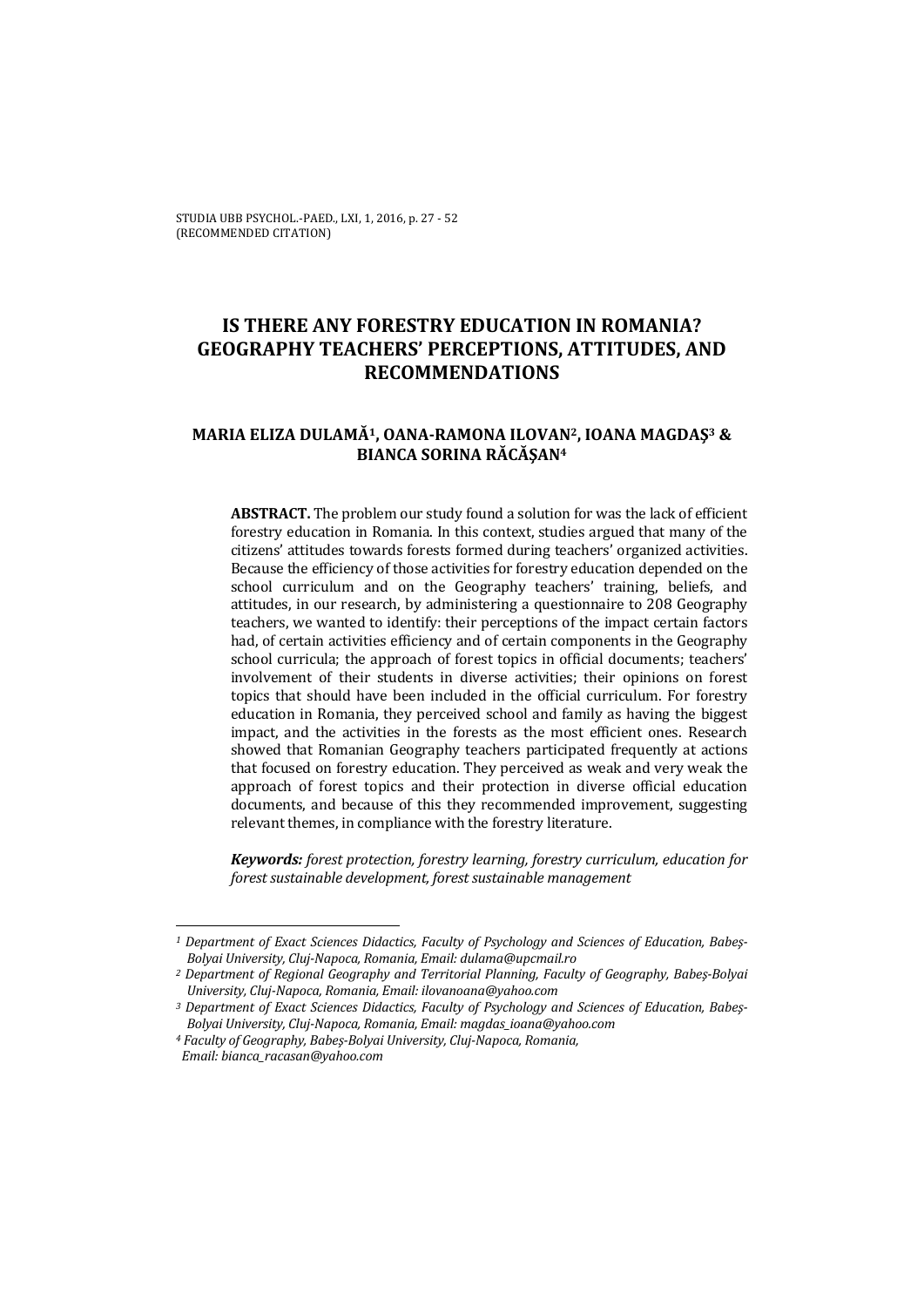**ZUSAMMENFASSUNG.** Das Problem für welches unsere Studie eine Lösung gefunden hat, war der Mangel an effizienter Wald- und Forstwirtschaftsbildung in Rumänien. In diesem Zusammenhang argumentieren Studien, dass viele der Einstellungen der Bürger gegenüber Wälder während der organisierten Aktivitäten während der Schulzeit geprägt werden. Da der Wirkungsgrad dieser Tätigkeiten für die schulische Forstwirtschaftsbildung vom Lehrplan und von der Ausbildung der Geografielehrer, sowie ihrer Überzeugungen und Einstellungen abhängt, haben wir in unserer Forschung eine Umfrage unter 208 Geographielehrer durchgeführt, um folgende Aspekte zu erkennen: ihre Wahrnehmungen bezüglich der Auswirkungen bestimmter Faktoren, der Wirkung gewisser Aktivitäten und Elemente des geographischen Curriculums; die Herangehensweise an Waldthemen in den offiziellen Dokumenten; die Einbindung ihrer Schüler in die vielfältigen Aktivitäten; ihre Meinung zu Waldthemen, die in den offiziellen Lehrplänen aufgenommen werden sollten. Für die Forstwirtschaftsbildung in Rumänien erkannten sie die Schule und die Familie als maßgebend, und die Aktivitäten in den Wäldern als die am effizientesten. Wissenschaftliche Untersuchungen haben gezeigt, dass die rumänische Geographielehrer häufig an wald- und forstwirtschaftliche Bildungsaktionen teilgenommen haben. Die Herangehensweise an Waldthemen und Waldschutz in verschiedenen offiziellen Bildungsdokumenten betrachteten sie meistens als schwach und sehr schwach, und deshalb haben sie Verbesserung empfohlen, wobei sie bedeutende Themen vorschlugen, im Einklang mit der aktuellen Literatur zur Forstwirtschaft.

*Schlüsselwörter: Waldschutz, Wald- und Forstwirtschaft im Lehrplan, Bildung für nachhaltige Forstwirtschaft, nachhaltige Forstwirtschaft* 

### **1. Introduction**

As a result of our research, we found a solution for the lack of efficient forestry education in Romania. Citizens perceived forests to be valuable, but the forestry ecosystems of Romania were characterised by disturbances with obvious effects (Griffiths et al., 2014). On the present territory of Romania, the percentage of natural forests decreased gradually from 80% to 27% in 2009 (Giurgiu, 2010, p. 3), although the optimum percentage calculated for Romania was 45%, while forests and other areas with forestry vegetation covered over 42% of the EU area (Giurgiu, 2010, p. 5). After 1989, in Romania, they realised unauthorised forest restitutions (Giurgiu, 2012), the number of forest owners reached to almost one million and would increase through inheritance, they cut and degraded hundreds of thousands of forest hectares, the state lost sometimes control over the forest management, and in many forests they did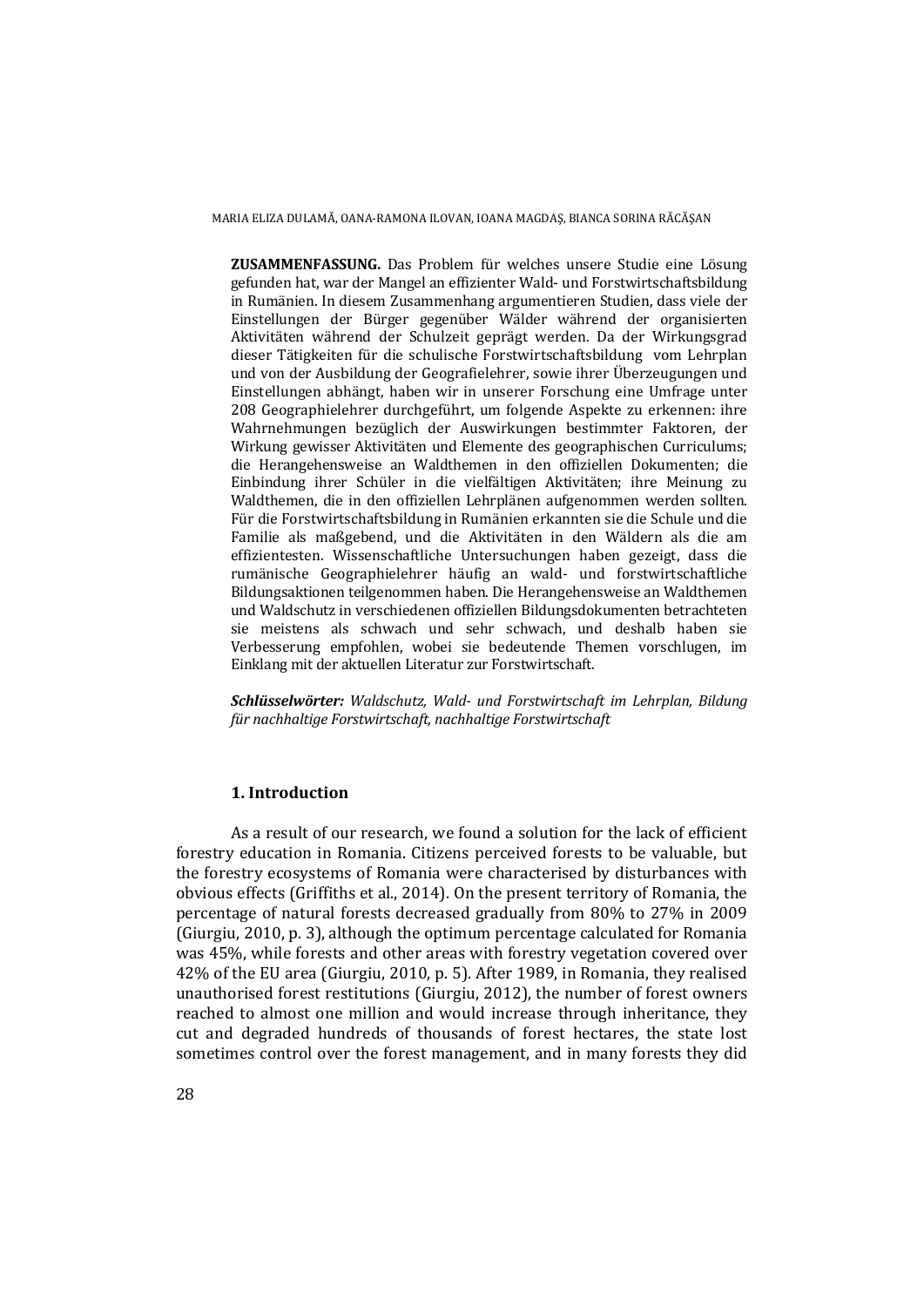no forestry works (Giurgiu, 2010). Responsible for this situation of the forests in Romania were perceived the central, regional, and local authorities and citizens as well, because of their attitudes and actions. In this context, we underline that appropriate forestry education forms attitudes towards forests.

In the international literature of the field on forestry education, most of the studies referred to higher forestry education. In studies after 2000, there was concern in Vietnam – for improving forestry education through participatory curriculum development – (Taylor, 2000), in Philippines – for reorienting forestry education to sustainable forest management (Rebugio et al., 2005) and for reformulating agriculture and forestry education (Cruz et al., 2013). Studies about forestry and forestry education there were also in other states with small forest areas such as Afghanistan (Groninger, 2006) and Mongolia (Batkhuu, 2011). In Europa, such studies focused on forestry and forest-industry education in Finland (Jeglum & Scarratt, 1989), on forestry education in Russia (Teplyakov, 1994), and on the design of forestry education at the Faculty of Forestry in Poland (Skorupski, 2012; Zasada, 2012). Focusing on higher forestry education, in a comparative study, researchers analysed forestry students' opinions in Brazil, China and Finland and they identified similarities concerning specific competences, experiences and favourite fields of work (e.g. students were very fond of field work and of certain fields such as environmental protection – Arevalo et al., 2012).

In addition, certain studies focused on the ways to realise forestry education in other contexts than higher forestry education. In the European countries, they organised diverse activities in the forest environment. In Austria, they offered forestry pedagogy courses, guided forest trips and other "forest pedagogical activities" for students and adults. Certain companies from Finland provided bird watching and wildlife tours. In Norway, they offered outdoors adventure activities (alpinism, rafting, trips, etc.). In Romania, they offered services for watching wildlife as well as recreational activities in the forest. In Great Britain, they offered mountain bike routes in the forest and additional services (Niskanen, 2006). In the same country, the Forest School offered children the possibility to have experiences in the forest and to learn at the same time from academic activities and practical ones on the basis of the learning constructivist theory (O'Brien & Murray, 2007). The National Forest Office in France was involved into environmental education. It offered pedagogical forestry services in forestry exploitations (watching the plant and animal collections, shows with birds of prey, exhibitions, trips on thematic routes, sculptures in wood trunks, etc.) (Cadar, 2014).

Forestry education is important because it influences people's attitudes and actions of protecting and exploiting forests in a sustainable way, a topic people are very well aware of and support at the European and global level and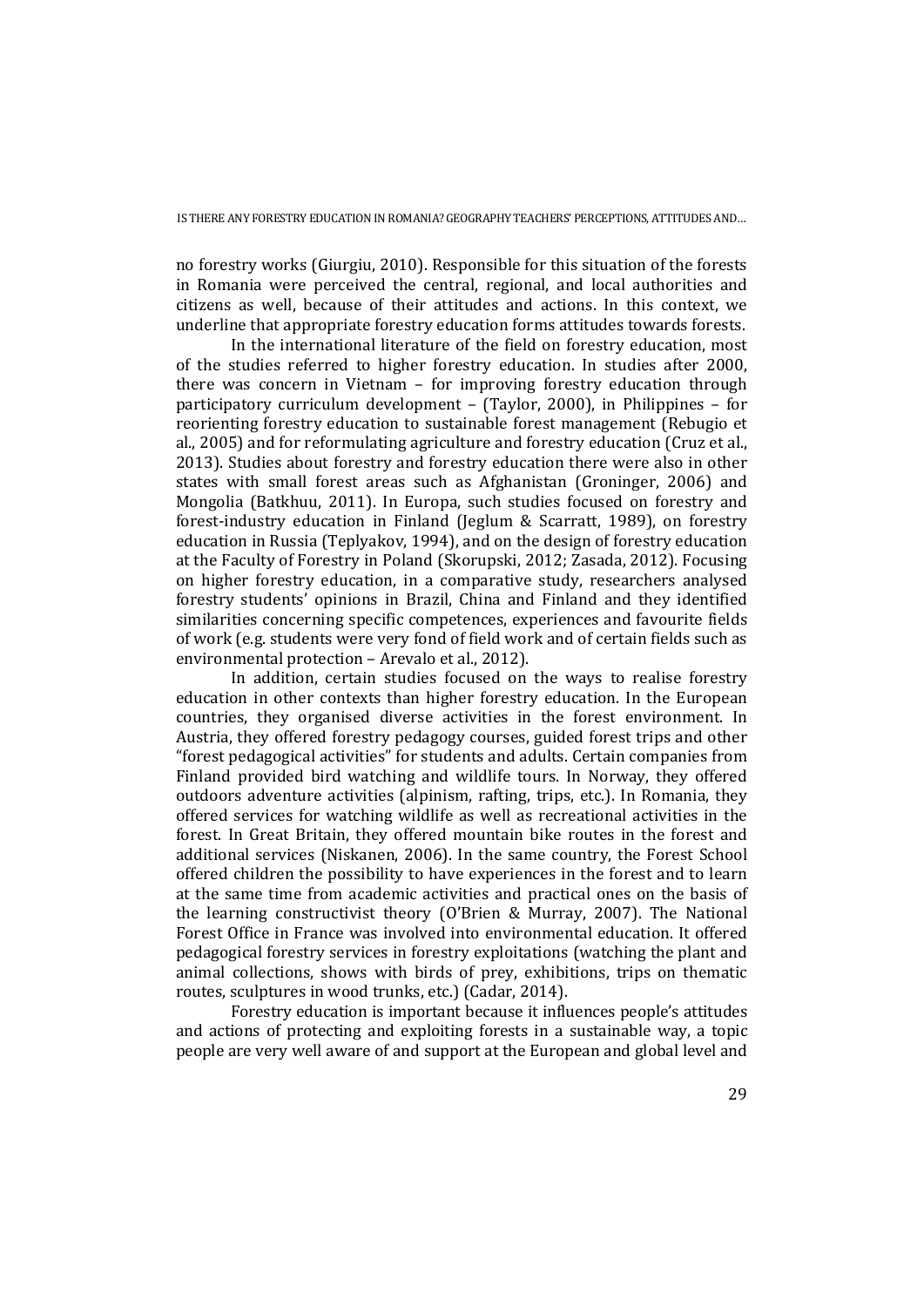less at the national level of Romania. Forest protection and exploitation depend on citizens' perception towards the effects of forest clearances and the possibilities to prevent them. The public's realistic perception of the forest situation and of the features attached to the forestry sector is a basic condition for a successful implementation of a forest policy in any country (Riedl & Šišák, 2013). Because people's perception of reality influences political decisions, we should pay attention to this and analyse it (Fabra-Crespo, 2014).

At the global level, studies on perceptions and attitudes focused mainly on forests and much less on forestry education. They started research on the public perceptions of forests and forestry in Europe, at the beginning of the 1990's (Fabra-Crespo et al., 2014). A meta-analysis realised in 2003 of 45 studies focused on Europeans' forestry attitudes and perceptions from 16 countries (Rametsteiner & Kraxner, 2003). Another analysis focused in 2009 on the public opinion about forests and forestry in 21 European countries, along 26 studies which had been published starting with 2003 (Fabra-Crespo et al., 2014).

In Finland, forest owners and the public considered that to maintain healthy forests was the most important objective of forestry management, followed by the management of their own forests, the multiple use of forests, increasing their protection and, much less wood production and ensuring jobs (Kangas & Niemeläinen, 1996). An analysis of the public opinion on forests and forestry in Finland, between 1993 and 2012, showed that the Finns were well informed and good observers, that forests were very important for them, that they managed them correctly, but that they cut too much compared to the growth rhythm of the trees in their forests. Although the Finns perceived forests as a source for jobs and wealth, even if they were aware that forestry industry did not function well at the international level and that they imported raw materials, they required that forests were protected (Fabra-Crespo et al., 2014) and this was a proof of a good forestry education.

Another study of the public opinion about the problems of forests and of forestry policy in Valencia region (Spain) showed a big difference between the wishes, preferences, and priorities of the society and the policies of the regional government (Fabra-Crespo et al., 2012). In the Check Republic, data showed that the situation of the forests improved, but public perception did not reflect that (Riedl & Šišák, 2013). In mountain tropical forests, the locals had very good knowledge about the species, ecosystems, their relationships and their historical or recent changes. At the local level, the local social and cultural values, perceptions and beliefs, as well as the economic and political factors influenced the use, management and preservation of natural resources. For a sustainable development of mountain ecosystems, under the threat of clearances, of forest fragmenting and disappearance of species, researchers argued that it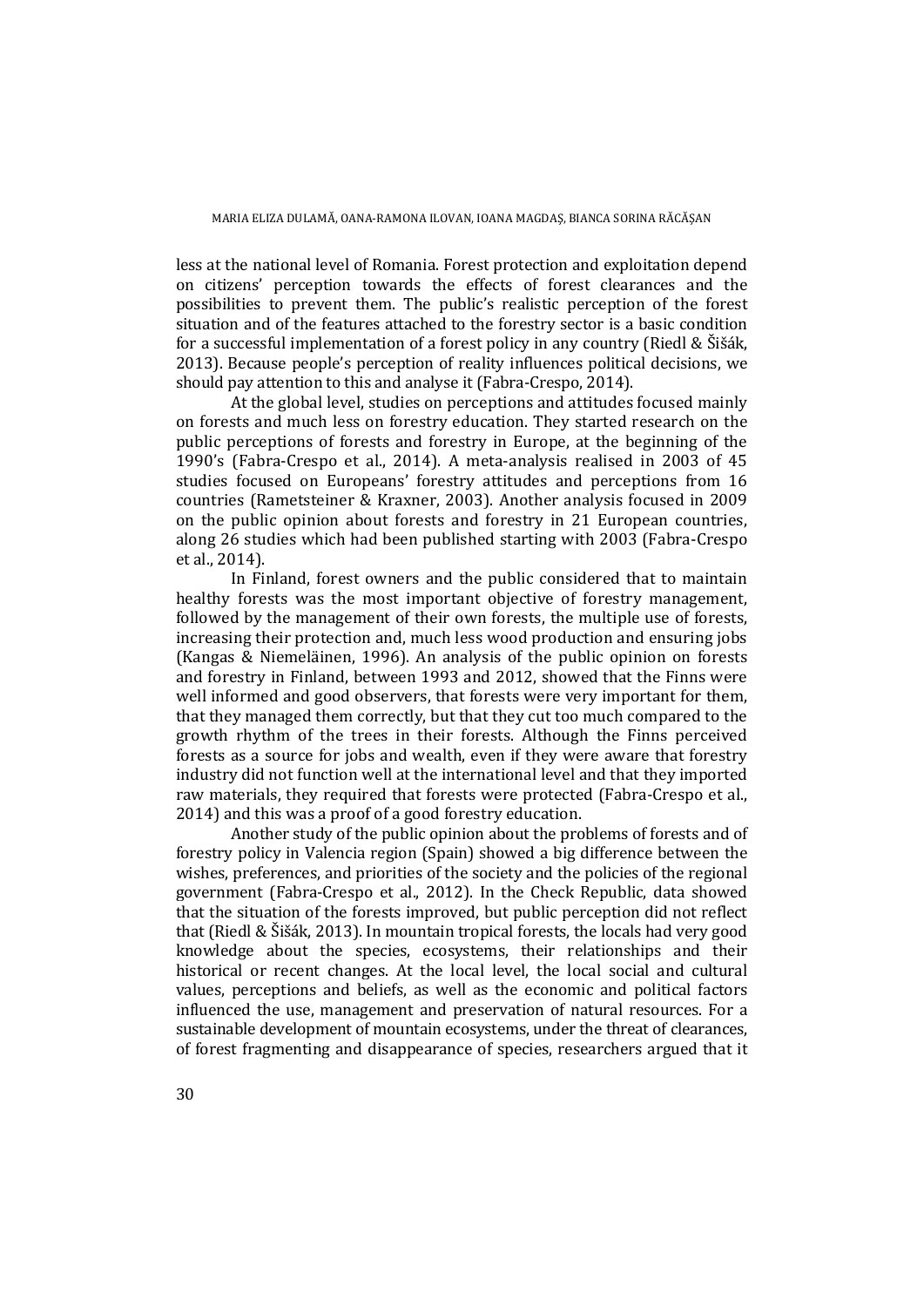was necessary to study the people's perception of the environment, of their knowledge and of land use (Pohle, 2013). In the USA, they analysed the influence of four indicators of population diversity on the use of forests, on the environmental attitude and on the correlation between the forestry value and attitude. They assessed four values of forests: wood products, clean air, beauty, and the patrimonial value (Tarrant & Cordell, 2002).

In Romania, researchers analysed the forestry engineers' perceptions and opinions of the possible impact of climate change on forestry ecosystems and of adapting the forest management to vulnerability and risks induced by the climate change. They discovered that most of the respondents agreed that the forests of Romania would be affected by climate change, but that potential effect was perceived to be minor or moderate. They drew the conclusion that adaptation to climatic change was not a priority for forest management (Mutu et al., 2014). In the study analysing the forest owners' attitudes towards a forest multi-functional management in Suceava County, Romania, Nichiforel (2010) identified a series of values attached to forests that were responsible for diverse attitudes and motivations related to using the forest as a resource. Moreover, this research showed that there were behavioural models ranging from observing the law to illegal activities, resulting a typology of forest owners.

Taking into account this short analysis of the most recent studies on forestry education and on people's perceptions and attitudes towards forests, we asked ourselves what could be done in order to improve forestry education and, indirectly, people's attitude towards forests in Romania. Therefore, while aware that many of citizens' attitudes towards forests were formed as early as in school, during activities organised by teachers, and that the organisation of activities, their quality and efficiency for forestry education in the school environment depended much on the school curriculum and on the Geography teachers' training, beliefs and attitudes, in this research we investigated their perceptions on certain factors, means, and ways relevant for forestry education. We searched for answers to the following questions: Which were the factors with the highest impact on forestry education? Which were the most efficient activities in forestry education? Which was the level of teachers' involvement into discussions about forest and of students' involvement in activities aiming at forestry education? Which components of Geography school text books were useful for forestry education? Which were the forestry topics in the official education documents? How could these be improved? In order to answer these questions, we administered questionnaires to the Geography teachers in the pre-university system from Romania and we analysed several official documents. We analysed their answers taking into account the significance of the concepts related to forestry education and the results of some studies on forestry education.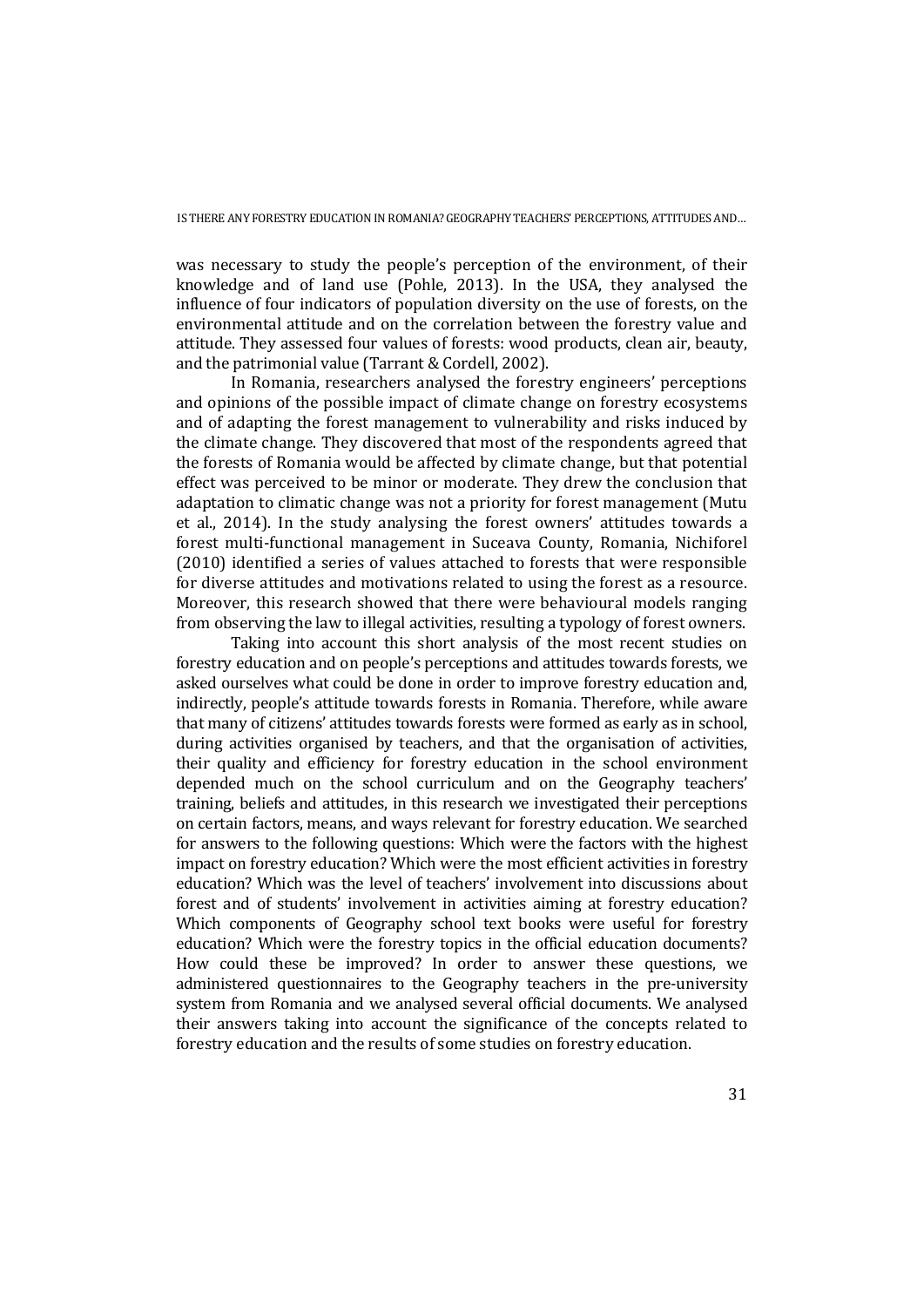#### **2. Materials and methods**

*Research material.* This consists of a part of the data obtained by administering a questionnaire related to the forests in Romania. This questionnaire included eight items with answers that we built on the basis of the literature in the field and associated to a Lickert type scale and one more open question. We aimed at identifying: the respondents' perceptions about *the impact of certain factors* in forestry education on citizens in general, about the *efficiency of some activities* in citizens' and students' forestry education, about *certain components from the school Geography text books,* about *the quality of approaches concerning forest themes in Romania and forest protection in school official documents*; the frequency with which that teachers got their students involved into out of school activities organised in order to make them aware of the importance of forests and the need to protect them, and the frequency of discussions about forest issues with diverse people; opinions about the forest issues that should be placed into the official curriculum.

*Methods.* We realised the questionnaire with Google Forms application in Google Drive. In 2015, we sent the invitation to fill in the questionnaire to the Geography teachers in Romania. For that we used the email and Facebook. 208 Geography teachers filled in it online and voluntarily. We realised the data processing using qualitative interpretation methods and the descriptive graphic as a statistical method. We analysed a part of the data by comparing them with those obtained from the first part of the questionnaire in order to identify the link between personal attitudes and actions and to explain them objectively. Because the answers to the items underlined perceptions of experiences, attitudes, actions, and recommendations, they cannot be assessed as correct and wrong, but they represented a social reality from the teachers' perspective which is important for decisions related to the system of education. For the official documents (curricula, text books), we used the method of content analysis through which we wanted to underline the main themes related to forestry education.

*Participants.* The respondents form a sample size obtained through simple randomisation that does not concord with the total population of the Geography teachers in Romania (over 4,000), but offered us the opportunity to build a social reality on forest education that is representative for Romania. The sample is structured according to respondents' *origin related to their schools* (34.8% teachers from schools in the rural area, 65.2% in the urban area), *the period they worked* as teachers (9.2% – under 5 years; 12.1% – 5-10 years; 52.2% – 11-20 years; 26.6% over 20 years), *membership in environmental NGOs*  (9.4% of them are members), *owners of forest areas* (10.7% of them), and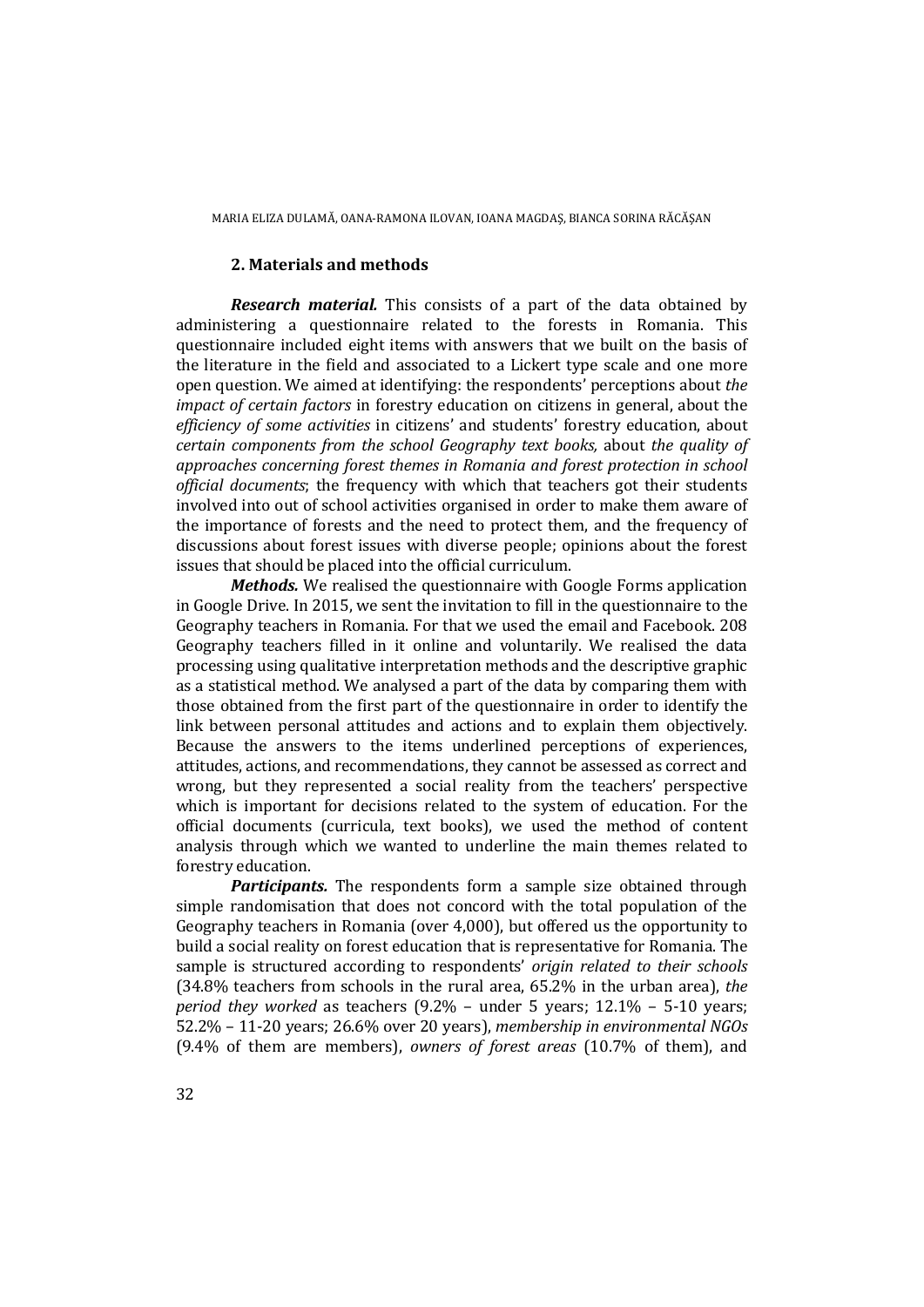administrative units (from 35 counties out of the 41 counties of Romania and from Bucharest Municipium). The high percentage of respondents having worked as teachers over 11 years was an indicator of their relevant experience and of their perceptions characterised by a low level of subjectivity in relation to forestry education and some effective recommendations for the school curriculum.

## **3. Results and discussions**

#### **3.1. Perceptions of some factors in forestry education**

*Impact of some factors in citizens' forestry education.* On citizens' education for forest protection in Romania, respondents considered that the highest impact had the school and the family, followed by TV broadcasts, socialising networks (Facebook and others), advertising, online publications (newspapers, magazines, and blogs), and the NGOs (see Figure 1). The town hall representatives, scientific books, the Ministry of Environment, Waters and Forests and scientific journals had low or no impact.

Respondents perceived the school (70.4%) and the family (70%) on the first places in this hierarchy. That correlated with respondents' assertion who argued that their attitude towards forests was influenced very much by their family education and by their school education. This positions showed us the importance of family and school as appropriate environments for forestry education, and also the need to ensure a school curriculum and child and adult forestry education in their families.

Over 40% of the respondents perceived the TV (59.1%), the socialising networks (Facebook and others), advertising, online publications, and the NGOs as having very high impact on forestry education. That perception might have meant, on the one hand, that those were involved into actions for forest protection (e.g. the NGOs) or in advertising them (e.g. TV, socialising networks, online publications) or, on the other hand, that they were well known information sources that those Romanian teachers preferred and used. Researchers argue that "mass communication means have big influence on people's formation, strengthening and change of attitudes, opinions and behaviour" (Rotariu & Iluţ, 2006, p. 51).

Respondents' perception of the low or no impact of town hall representatives on forestry protection education correlated with those representatives low involvement through actions at the local community level. As a result, at the local community level, in order to change people's attitudes towards forest protection, one needs activities that require the involvement of the school, of the town hall and of the citizens in the respective communities.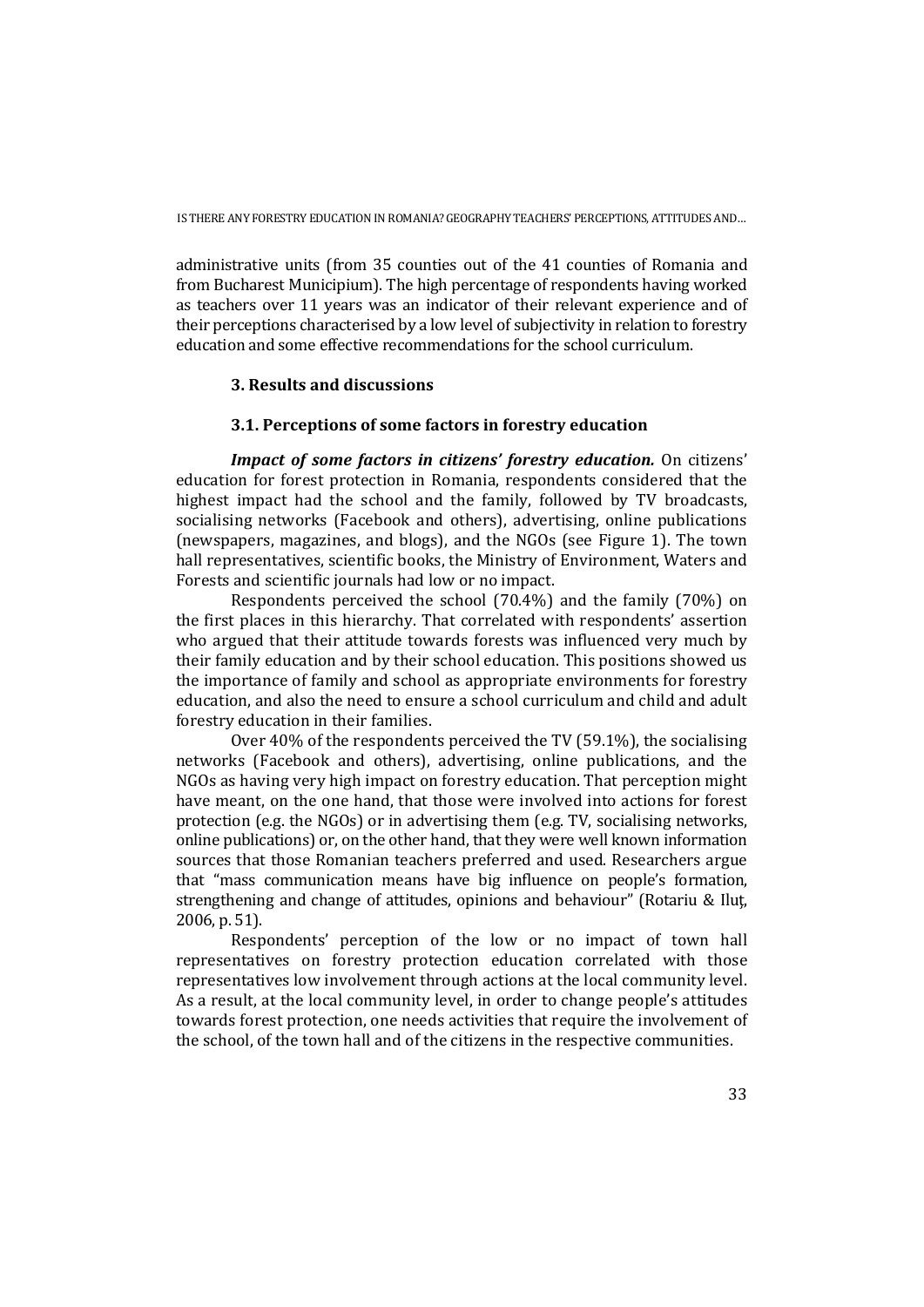Respondents had a negative perception of the Ministry of Environment, Waters, and Forests as having a low or no impact on forestry education and that correlated with another negative perception, as they considered it responsible for the decrease of the forest area in Romania. These perceptions are correct because the Ministry of Environment, Waters and Forests is the specialized body of the central public administration and is subordinated to the National Environmental Protection Agency, and to the National Guard for Environment. Out of these, the National Guard for Environment has the task to control activities affecting the environment and to apply the sanctions provided by the law (Rădulescu & Rădulescu, 2012). The National Forest Agency - Romsilva aimed at forest sustainable management so that to enable the contribution of forests to the improvement of environmental conditions and to ensure the national economy with wood, other forest products, and forest-specific services. Romsilva manages 22 national and natural parks with high percentage of forests, ensuring biodiversity preservation (http://www.rosilva.ro/categorie.php?id=3).

The respondents perceived scientific books and journals as having low or no impact on forestry education and the explanation is that most Romanians study rarely such sources: "The role of books is important for a deeper understanding and interpretation of certain phenomena, but books and written mass media have higher impact on people with university education than on other social categories" (Rotariu & Iluţ, 2006, p. 52).



**Fig. 1.** Impact of certain factors on citizens' forestry education in Romania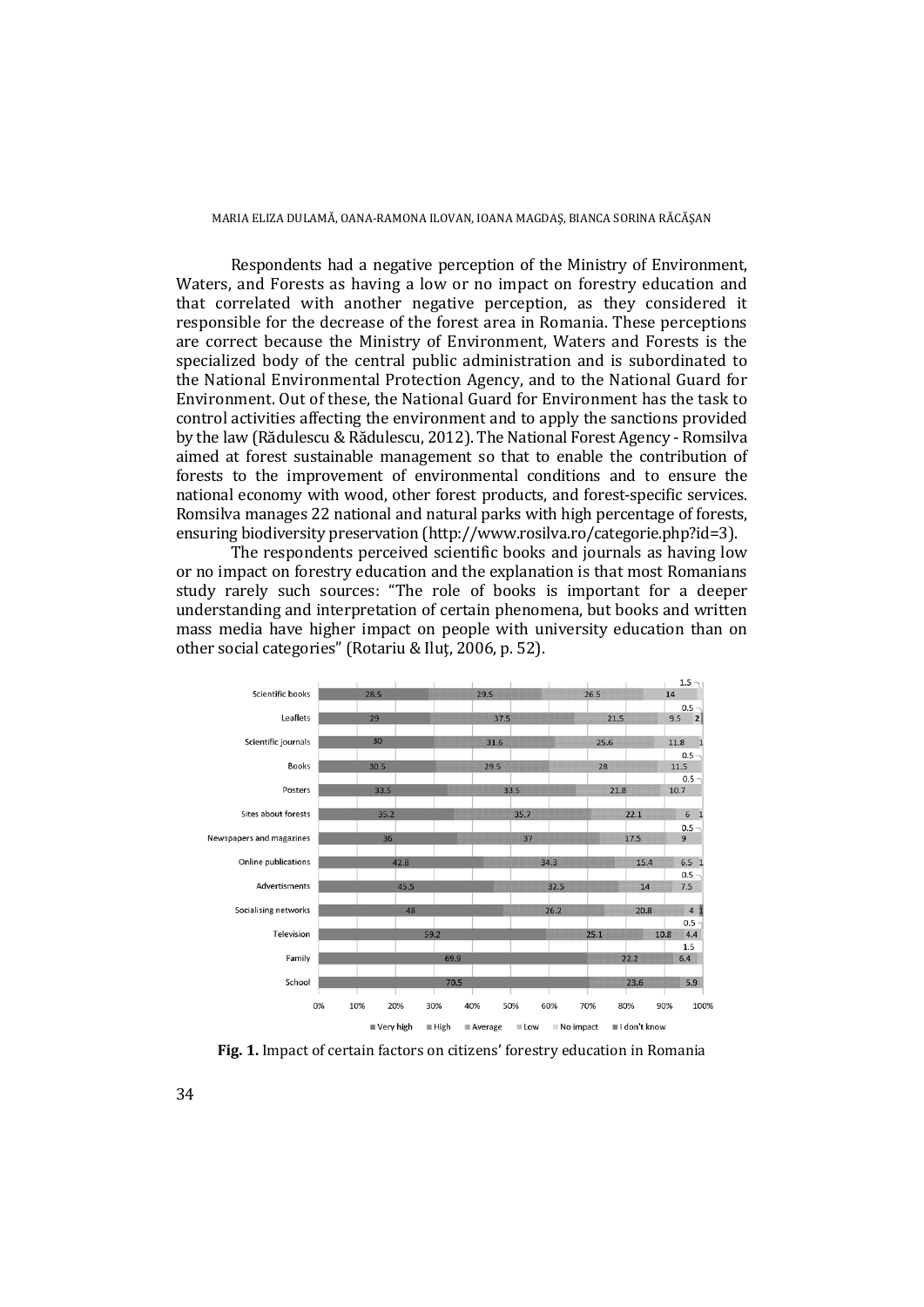### *Efficiency of certain activities on citizens' forestry education*

Over 80% of the respondents (see Figure 2) perceived the campaigns for taking care of the forests and the afforestation ones as the activities with the highest efficiency degree concerning the education for forest sustainable management and protection, although less than half of them participated frequently at afforestation actions and at taking care of the forests actions. This situation showed that it was necessary to organise such activities. Thus, in 2015, starting with the 14th of November, the EcoAssist Association, in co-operation with diverse NGOs and sponsors, with institutional partners (The Ministry for Environment, Waters and Forests and others), within the "We plant good deeds in Romania" project (http://plantamfaptebune.ro), started planting over 1.000.000 saplings, and on the 14th of November, the 9,080 volunteers planted 155,300 saplings on pieces of land outside the forest area. At independent actions, 432 volunteers participated, who planted 7,512 saplings. Simultaneously with those volunteers, Romsilva should have planted 815,000 saplings, on 163 hectares of the forestry area, but there is no information that this happened.

The conclusions of certain studies on enabling positive outcomes in environmental education through experiences in the outdoors (Rickinson, 2001) supported the teachers' perception of expeditions (76%), trips and walks (75.6%), and school camps (73.1%) in the woods as very efficient for forestry education. Moreover, research proved that "attitudes, the quantity of naturerelated activities, and knowledge about environment or nature-related issues correlated with one another" (Tikka et al., 2000). We may explain the perception of the lower impact (54.7%) on forestry education of picking fruit, medicinal plants and mushrooms through the fact that teachers participated less at such activities, as most of them lived in areas with small forest areas. The perception of this impact is similar to that of the influence of those activities on their own attitudes and behaviour towards forest protection.

65.7% of the respondents perceived school lessons as very efficient among the activities taking place outside the forest environment. That showed us their role in education and the necessity to organise systematically forestry education activities in formal situations and environments. Positioning family discussions (still, some of these may take place in the forest) on the second place among these activities showed the role of information exchange between generations and the need for family forestry education. Certain studies argued that children learnt in school environmental protection principles and transferred them to their parents (Vaughan, 2003).

Over a half of the respondents considered watching documentaries as very efficient for forestry education, although less than half of them declared that their own attitude and behaviour towards forests was very much influenced by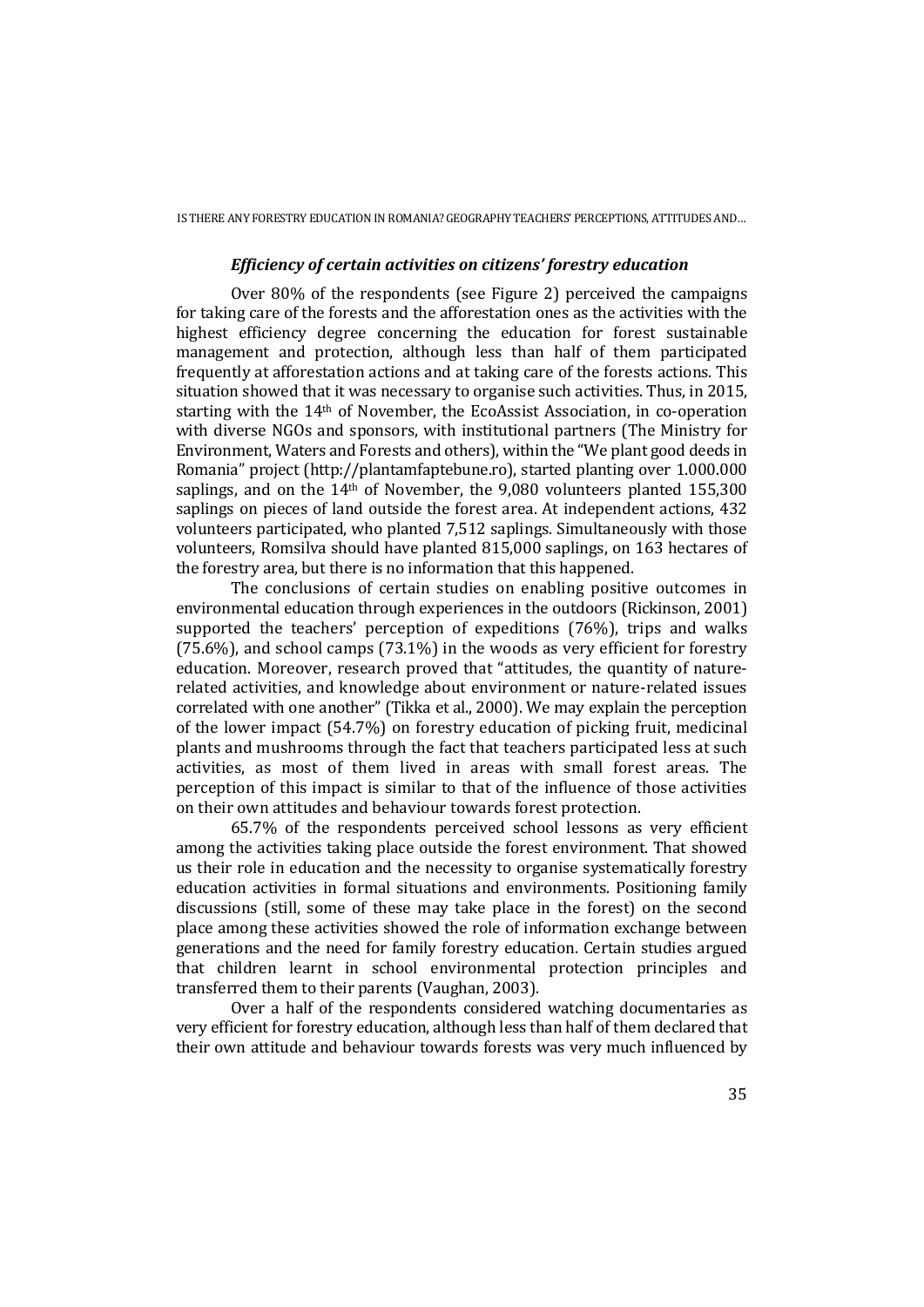that. We explain the difference through the fact that nowadays the number of documentaries is much higher, better documented and easier to access than in respondents' childhood or adolescence.

Over a half of the respondents considered workshops and almost half considered debates as very efficient activities for forestry education, but such activities were never or rarely organised in local communities. In this context, teachers' proactive behaviour is a necessity. Several scholars suggested that bringing together people with diverse perspectives facilitated the appearance of novel ideas and thus of solutions to problems (Biggs et al., 2010).



**Fig. 2.** Efficiency of certain activities on citizens' education for forest sustainable exploitation and protection

Over a half of the respondents considered TV news as very efficient for citizens' education for sustainable forest exploitation and protection. Rotariu and Ilut (2006, p. 54) argued that mass media influenced people through what they offered, through the structure and contents of the broadcasts. Even if they did not influence people how to think, they certainly influenced them on what to think of.

We explained the fact that only 26.4% of the respondents perceived protests as very efficient for education either through non-participation or rarely participating at protests about irrational forest exploitation and forest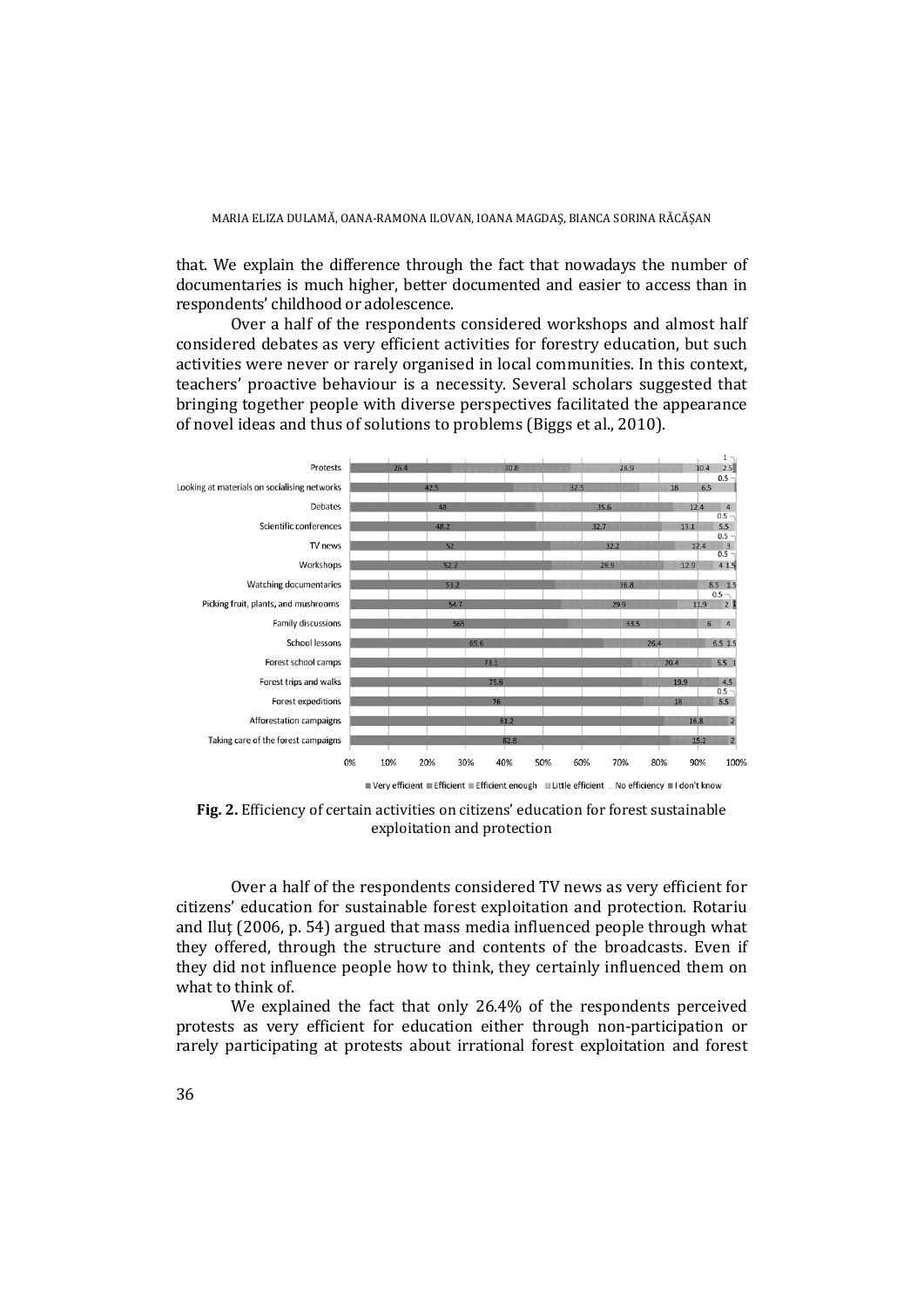management, or because of their social representations formed through massmedia. Research showed that Romania, because of its communist history, is a democracy characterized by low levels of civic engagement in voluntary organizations (Bădescu et al., 2004). Nevertheless, NGOs' and citizens' protests had positive results in Romania as they managed stopping mining in Roşia Montană in 2013 (Dulamă & Magdaş, 2015) and shale gas extraction since 2014 (Devey et al., 2014), but they had low impact on stopping forest cutting in 2015 (Popescu, 2015).

*Efficiency of certain activities on students' education.* Respondents perceived as very efficient for students' forestry education the afforestation and taking care of the forests campaigns (thinning, cleaning) (see Figure 3), followed (in the same order as below), by activities organised in forests: expeditions, trips and walks, school camps, systematic observations, picking fruit, medicinal plants, and mushrooms, adventure parks, except campfires.

The fact that over 43% of the respondents considered that all activities organised in the forest environment are very efficient, having a high impact on forestry education, had the same explanation as in the case of adult citizens. Then, the fact that respondents perceived the afforestation campaigns (77.4%) and the taking care of the forests campaigns (74.3%) as very efficient for students' forestry education, these ones changing places in comparison with their perceived efficiency for citizens' forestry education, had the explanation that it was easier to get students involved into afforestation actions than into taking care of the forests activities.

They perceived forest systematic observation as very efficient and efficient (86.2% of the respondents) and this was due to respondents' didactic and research experience. To support this, we underlined that recent research showed that: "experiential education was the most commonly hypothesized explanation for a program's degree of success, followed by issue-based education, direct contact with nature, dosage, investigation, and empowerment." (Stern et al., 2014). The position of the adventure parks on the last place in the hierarchy of activities taking place in the forest is explained by the fact that these are less known and capitalised in Romania. In 2009, there were two adventure parks, and in 2014 over 15 (Dimitru, 2014). Almost a third of them had a negative perception of campfires that they perceived as inefficient or little efficient because the forest was destroyed, not protected.

In the hierarchy of the activities where we did not mention explicitly the forest environment as the place for organising the activity, they placed getting involved into projects on the first place, followed by teachers' actions, meetings with forest rangers, with NGOs representatives, documentaries, realising posters, and socialising networks (Facebook and others). In this activity hierarchy, school activities were on the 16<sup>th</sup> position. Respondents perceived protests as little and not at all efficient for their students' forestry education.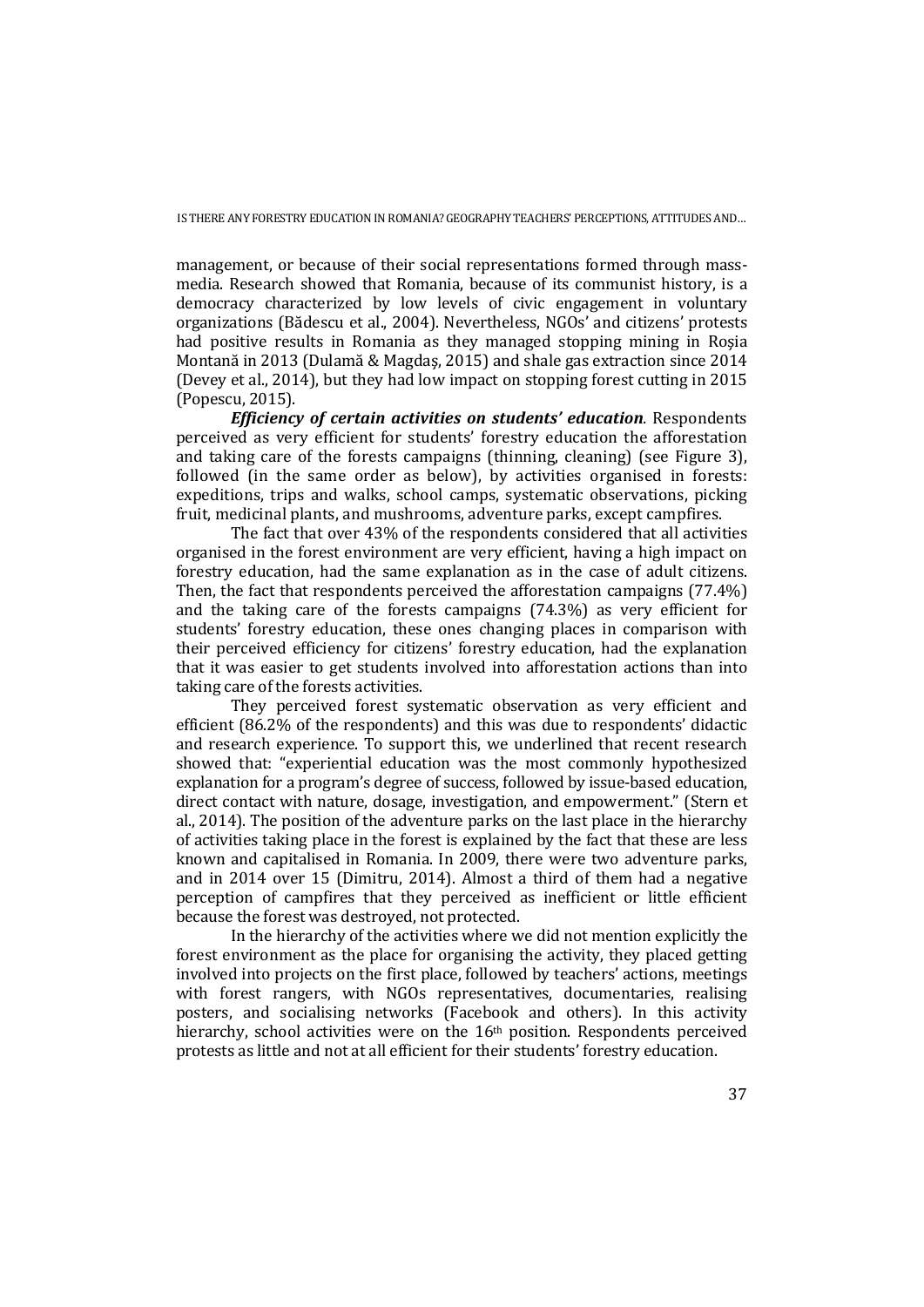Starting also from their own experience, 91.6% of the respondents answered that getting students involved into projects was very efficient and efficient for forestry education, offering students the opportunity to identify forest related problems and their solutions. Also recent research associated projects with better outcomes for environmental education than other practices (Stern et al., 2014).

It was not surprising that respondents had positive perceptions about their own activity reflected by the 92.6% of them answering that teachers' actions were very efficient and efficient (the 6<sup>th</sup> place in the hierarchy of all those activities).

Over a half of the respondents considered the meetings with the forest rangers and with NGOs representatives as very efficient for forestry education. Recent research also supported this. For instance, Krasny et al. (2015) argued that one had to work more on creating measures of social capital that are also relevant to environmental education and that getting 10-18 years old students to participate in recreational, social, and stewardship activities was crucial because these created elements of social capital that enabled more collective action around common environmental goals.

Similarly to the case of adults' forestry education, almost half of the respondents perceived as very efficient watching documentaries and elaborating posters. Although young people in Romania spent plenty of time for activities on socialising networks (Facebook and others) (Dulamă & Magdaş, 2015), almost half of the respondents considered them very efficient for forestry education, probably because they were less concerned about forestry issues and had a rather passive, than active and pro-active attitude. In addition, recent studies (Kane et al., 2012) showed that Facebook was a good environment for meaningful activities such as ecological advocacy, green events dissemination, or eco branding, because users showed preferences for photo tagging, events invitations and causes support.

Taking into account that respondents considered that lessons were very efficient for citizens' forestry education and that more than half of them said that the school influenced very much their attitude towards forests, we were very surprised that only 44% of the respondents perceived lessons as very efficient for their students' education for forest sustainable exploitation and protection. This efficiency diminishing and placing them on the  $16<sup>th</sup>$  position in the hierarchy of the very efficient activities might be probably explained through the fact that in the present curriculum the number of Geography lessons decreased to half as compared to the communist period (before 1989) and in the school curricula and text books, there were no longer any lessons focusing exclusively on forests.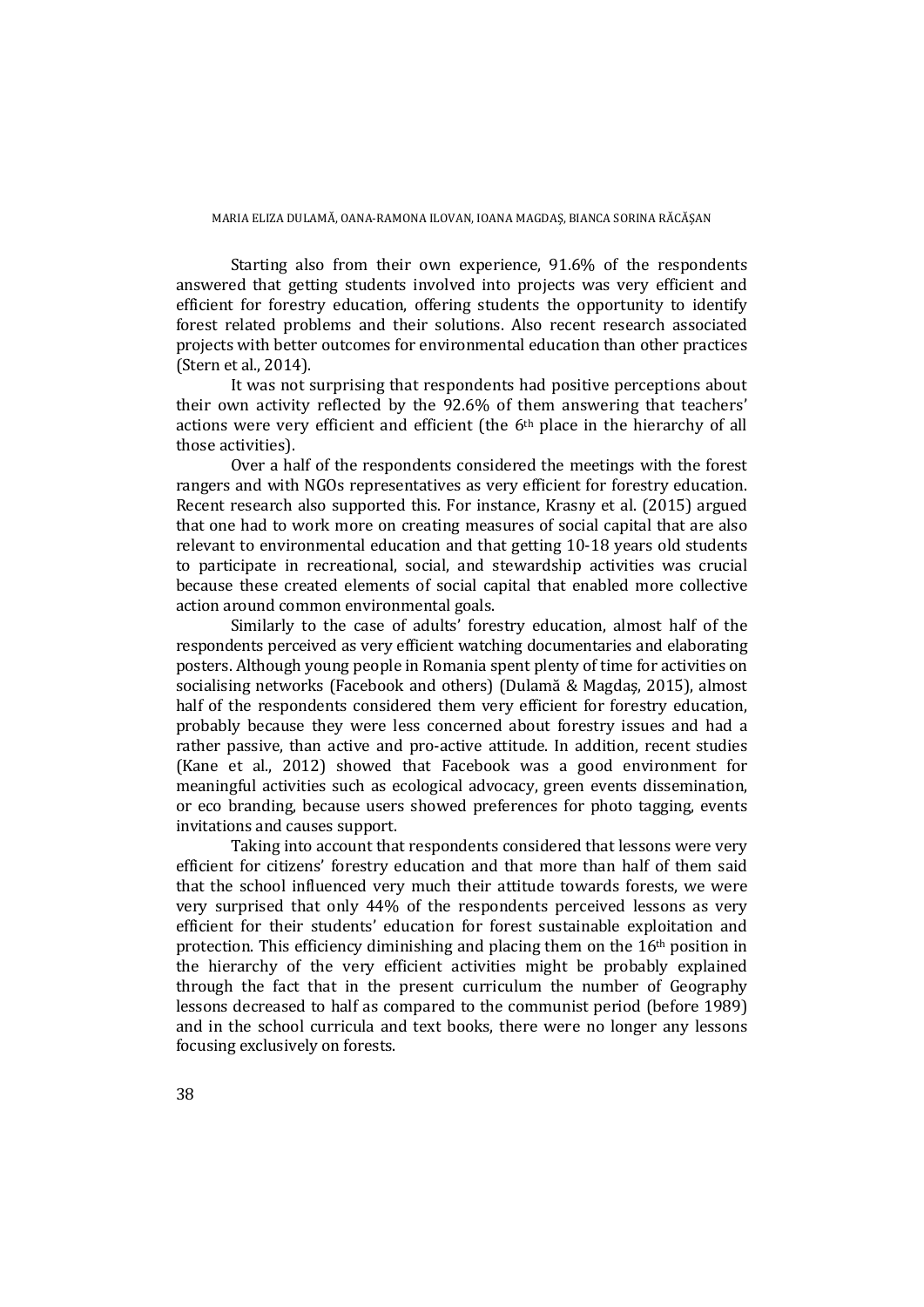scientific papers, scientific conferences, studying posters as very efficient

Less respondents (a little over 30%) perceived research and writing

activities, probably because those required the involvement of a small number of teachers and students.  $0.5$ Protests  $|4.5|$  $7.5\frac{1.5}{0.5}$ Campfires Studying posters 6.9  $0.5055$ Scientific conferences  $7.4$  $0.56$ Realising scientific research  $6.5$  $\overline{1}$ 



**Fig. 3.** Efficiency of certain activities for students' education for forest sustainable exploitation and protection

*The use of certain components from Geography school text books.*  Respondents perceived that for the students' forestry education very useful were photos, maps, applications (exercises and problems) (see Figure 4). They perceived as little efficient the texts and assessment tests that the school text books proposed. The fact that the photos in these sources were on the first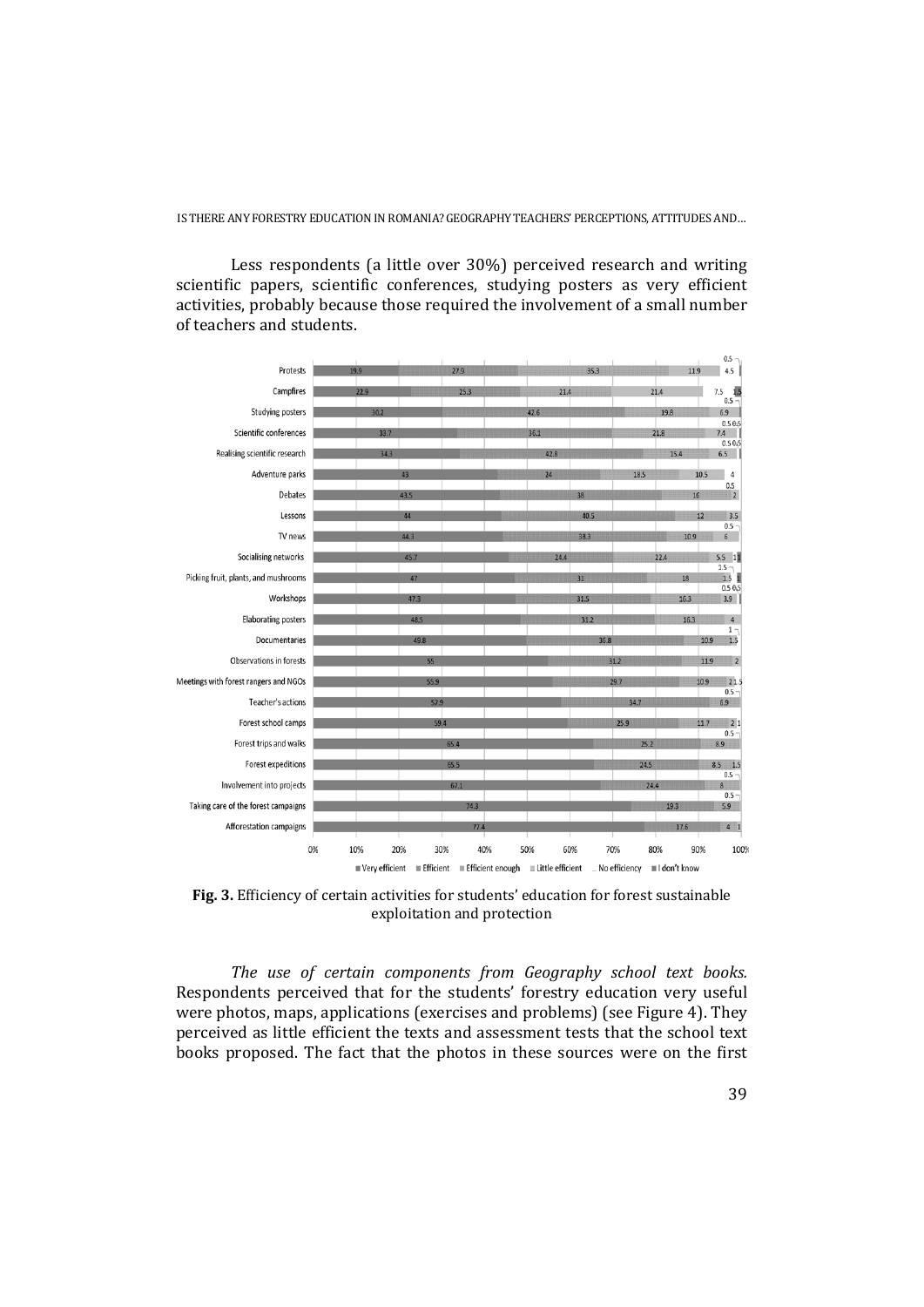place, 55.3% of the respondents considering them very useful was despite their small dimensions, number, low quality and contents, as they could not use them efficiently for learning. The number of photos in the school text books from Romania focusing on forests and the animals those hosted varied from one text book to another. For instance, about the forests and animals in the forests of Romania there were 1-9 photos for the 8<sup>th</sup> grade and for the  $12<sup>th</sup>$ grade; about the forests of Europe there were 4 photos for the 6th grade; for other continents there were 2-8 photos for the  $7<sup>th</sup>$  grade; for the forests of the Earth there were 5-14 photos for the 9<sup>th</sup> grade, 2-4 photos for the  $10<sup>th</sup>$  grade and 2-3 photos for the 11th grade. Under such circumstances, it was obvious that teachers used photos from other sources during their activities. In the literature of the field, aerial images were often used for estimating forest attributes (Tuominen & Haakana, 2005), for improving discrimination between tree species (Tuominen & Haapanen, 2013), for forest estimates (Tuominen et al., 2014), and for identifying illegal logging areas (Vorovencii et al., 2013).

The fact that the maps in the school text books had the second place in this hierarchy, being considered as very efficient by 40.6% of the respondents, could be explained by the fact that maps were defined as basic cartographic tools needed for spatial representation (Medzini, 2012, p. 23). In addition, teachers needed a variety of maps in order to foster their students' critical thinking about these essential geographical tools (McCall, 2011, p. 135). Although maps were perceived in general as very useful for forestry education, in school text books there were no maps about forests and their capitalisation, except one world map with forest cutting (Popescu, 2004) and two maps about the wood processing industry in Romania (Neguţ et al., 2000). The distribution and typology of forests may be analysed indirectly on certain maps about the bio-geographical areas of the world (one in the  $5<sup>th</sup>$  grade, and one in the  $9<sup>th</sup>$ grade), about vegetation in Europe (one in the 6th grade, one in the 12th grade) and of the continents (one map for each continent in the  $7<sup>th</sup>$  grade), about vegetation in Romania (one in the  $8<sup>th</sup>$  grade and one in the 12<sup>th</sup> grade). In the text books for the 9<sup>th</sup> and 10<sup>th</sup> grades, there was a map with the bio-geographical areas or with the environmental types of the Earth, and in the  $11<sup>th</sup>$  grade there was a map with the environmental types of the Earth and one map for each type of environment in Romania. Research encourages teachers to create opportunities for their students to analyse maps in a critical way and thus "become well-informed and civic-minded citizens" (McCall, 2011, p. 132).

Although the practical applications (exercises, problems) from school text books were on the third place in this hierarchy, being perceived as very useful by 40.1% of the respondents, there were no such applications about forests. The charts in the school text books were on the 4th place according to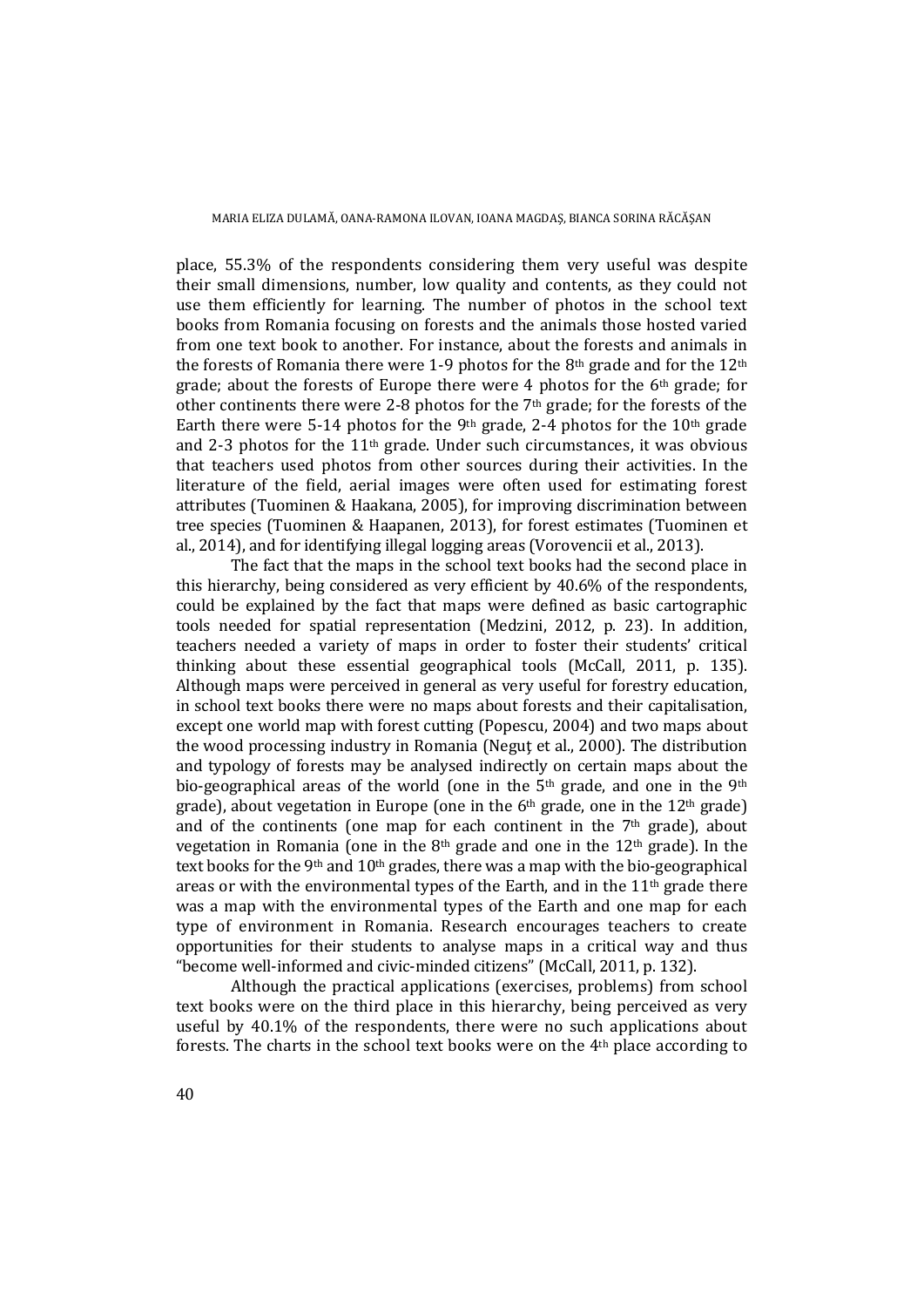their usefulness, being perceived as very useful by 29.4% of the respondents. We found forest related charts only in several text books: "Structure of the forests in Romania according to species", "Structure of the forests in Romania according to their social and economic functions" (Cheval et al., 2007, p. 29), and "Percentage of forested area of continents from the total area of forests on the Earth" (Mândruţ, 2008, p. 72).

Almost a third of the respondents (28.1%) perceived the texts in school text books as not at all efficient and little efficient. That perception had several causes. Firstly, in school text books there were no lessons focusing entirely on forests and their protection, but only texts that included information on that topic. Secondly, the informative texts included many irrelevant, old, and poorly systemised information, and therefore reading them did not stimulate curiosity and generated low interest for learning.

17.4% of the respondents perceived the assessment tests in the school text books as little efficient and 8.7% of the respondents perceived them as not at all efficient. Those had as a cause the absence of forest related items and the fact that having knowledge about forests was no guarantee to forests sustainable development and their protection. In fact, studies showed that more years of education were strongly correlated with more knowledge about environmental issues, but that did not necessarily mean strong proenvironmental behaviour (Kollmuss & Agyeman, 2002).



**Fig. 4.** Usefulness of certain components of Geography school textbooks for students' forest protection education

*Forest issues in the official education documents.* Most of the respondents (see Figure 5) considered that, in the official documents, in curricular auxiliaries and in the curricula for diverse contests and exams in the educational system, the approach of forest related issues and of their protection is weak and very weak. Almost a fifth of the respondents did not know which was the approach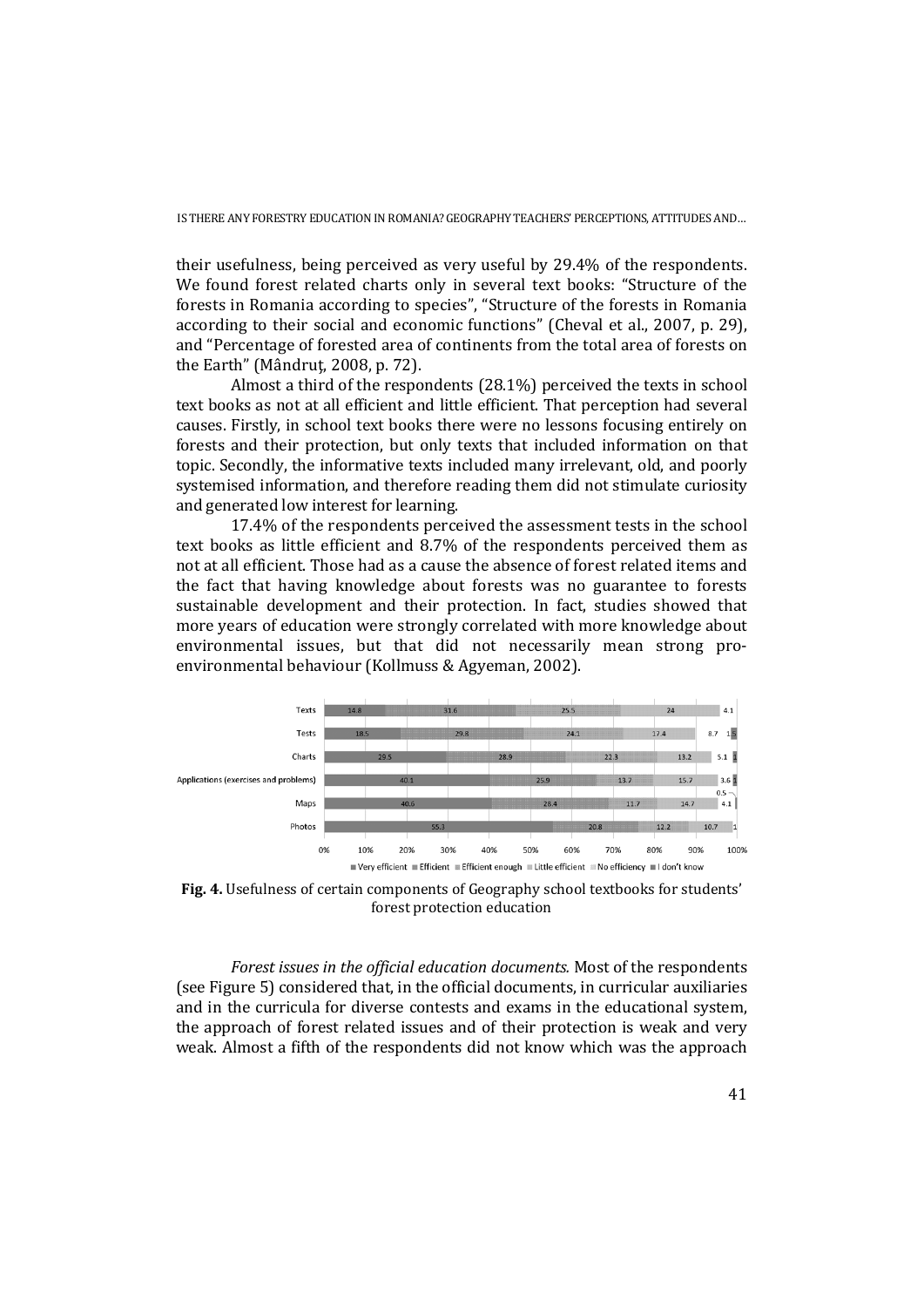quality of those topics in the curricula for diverse contests and exams in the education system (that teachers participated at). But one could explain this situation through the fact that respondents either had sat for those exams for a very long time or did not know the present curricula, or they had not read them because they did not have to sit for those exams yet. Nevertheless, it is important to underline that those who knew those curricula considered that the approach to the forest topic was rather weak and very weak than acceptable. We may understand these perceptions as justified because those curricula did not propose for study subjects about forests, but general topics.



**Fig. 5.** Quality of approaches on subjects about forests in Romania and about their protection, in official documents

*The curriculum for Geography for occupying didactic positions in the pre-university system of Romania* (MECTS, 2010) and *the curriculum for the national exam for a definitive degree in the educational system* (MECȘ, 2015) included themes related to: Vegetation zones and levels; Bio-geographical regionalisation; Environmental types; Biodiversity protection and preservation; National parks. They paid little attention to the wood processing industry, and they included it besides other types of industries within this topic. They proposed practical exercises for vegetation mapping. In the reference list, for the definitive teaching degree, there was one book about forests (Rusu, 2012). *The curriculum for obtaining the second didactic degree* (MECT, 2008) proposed for Romania the following topics: "Bio-soil-climatic levels"; "Environmental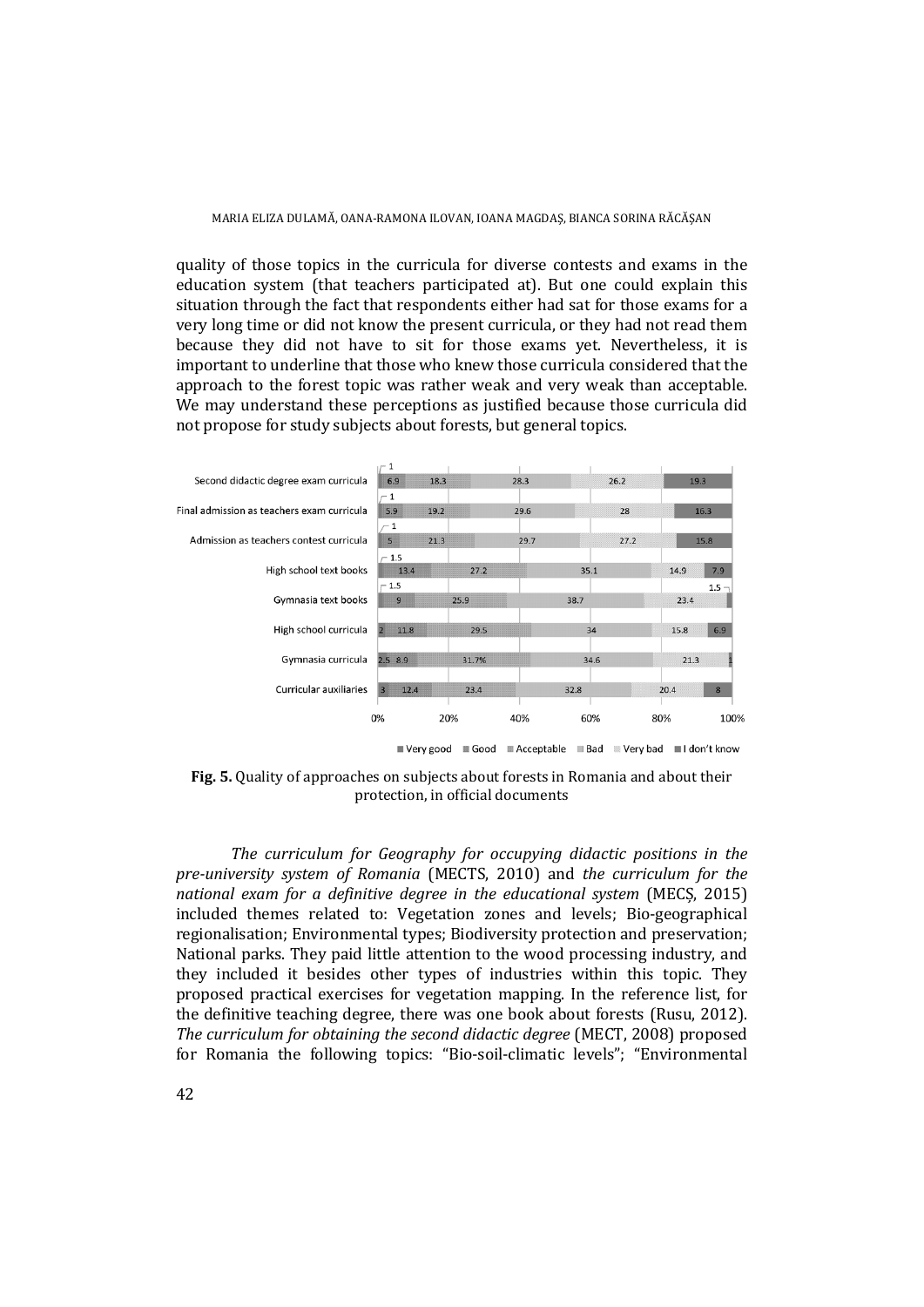preservation and protection issues". Other topics were: "Research and mapping methods for vegetation associations", "Effects of pollutants on vegetation and animals", "Categories of reservations according to the IUCN classification: definition and features". In the reference list, they did not recommend any books about forests, only papers on the Physical Geography of Romania. As a positive feature for forestry education, we underlined the inclusion in the reference list of Law no. 5/2000 on protected areas, of Law 462/2001, on the state of natural protected areas and the EEC no. 92/43 – The Habitats Directive.

About a third of the respondents considered acceptable the approach of the Romanian forest related themes and their protection in the school curricula, in the gymnasium and high school Geography text books and in the curricular auxiliaries. Over 50% of them considered that approach as weak and very weak. Those perceptions were explained by the fact that this topic was integrated into other themes. For the gymnasium, in *the Geography school curriculum for the 5th-8th grades* (MECI, 2009) and in the text books for those grades, they did not include topics on forests and their protection, while these could be studied within the context of other general themes. For the 5<sup>th</sup> grade, the forests of the Earth could be studied according to the main curriculum at the themes "Biosphere preservation", "Vegetation and animals in the local community and its neighbourhood", "Natural resources", and in the larger curriculum also at the themes "Factors influencing the distribution of the fauna", "Geographical distribution of the fauna: the dry zone, the moderate zone and the polar zone". The texts on the "Bio-geographical zones" of Europe (the  $6<sup>th</sup>$  grade) and of the other continents (the 7th grade), including cartographical materials and photos, occupied 1-3 pages for each continent. For the 8<sup>th</sup> grade, teachers could approach this subject during certain themes related to "Vegetation", "Wood industry", "Environmental features", and "Sustainable development elements".

In high school, in the 9th grade, students could study world forests during the themes on "Bio-soil-climatic zones", "Natural landscapes", "Types of natural environments", "Respect for natural and human diversity", "Preservation and protection of the living environment", "The environment of the local community" (MECT, 2004). For the first three themes, there were about 4-5 pages of informative text in the school text books. In the 10th grade, the forests of the Earth could be studied at the theme "Biosphere resources" (MECT, 2004), but this subject was either omitted in some text books or approached within half a page. In the 11<sup>th</sup> grade, some themes from the 9<sup>th</sup> grade were approached again, with certain changes of their titles: "Types of geographical environments", "Types of geographical landscapes", "Forest Cutting", "Environmental protection and preservation", "Environmental management", "Natural and agricultural resources. Impact of resource exploitation and capitalisation on the environment", and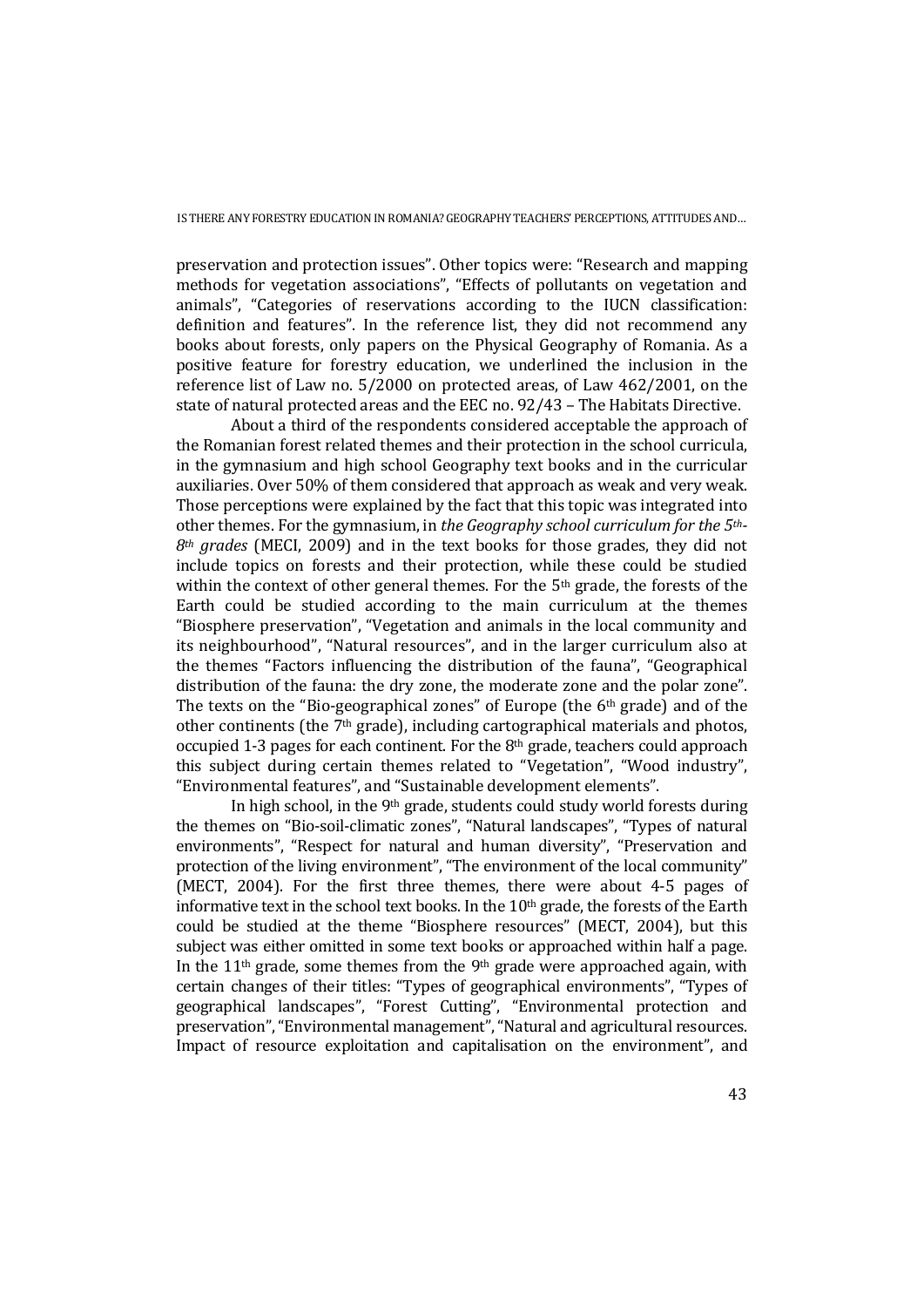"Resource management, economic development, and sustainable development" (MECT, 2006). In certain text books, there were small texts about forest cutting (Negut et al., 2006). In *the Geography school curriculum for the 12<sup>th</sup> grade* (MEC, 2006) and in the Geography text books for the respective grade, students could study forests comparatively and in succession, from Europe to Romania, for the themes: "The bio-soil-geographical cover" and "Environment and landscapes". In this curriculum, they mentioned as values and attitudes "the living environment preservation and protection".

### **3.2. Participating at forest related activities**

*Participating at discussions about forest related issues.* The fact that most of our respondents (69.3%) participated at discussions about forest related issues more likely with teachers from other disciplines, than with their Geography colleagues, pointed out the high interdisciplinary degree of this subject (see Figure 6).



**Fig. 6.** Frequency of discussions about forest related issues with diverse interlocutors

Placing pedagogical meetings on the second place among the contexts in which Geography teachers discussed frequently about forests (64%), followed by scientific conferences (45.3%), was probably caused by the frequency of organising such activities, by their contents, by the low importance they offered to the forest subject during such meetings, by respondents not participating to conferences and by proactive professional relationships manifestation preferably within familiar environments. Taking into account the multitude of materials on the situation of forests in Romania within the socialising networks, respondents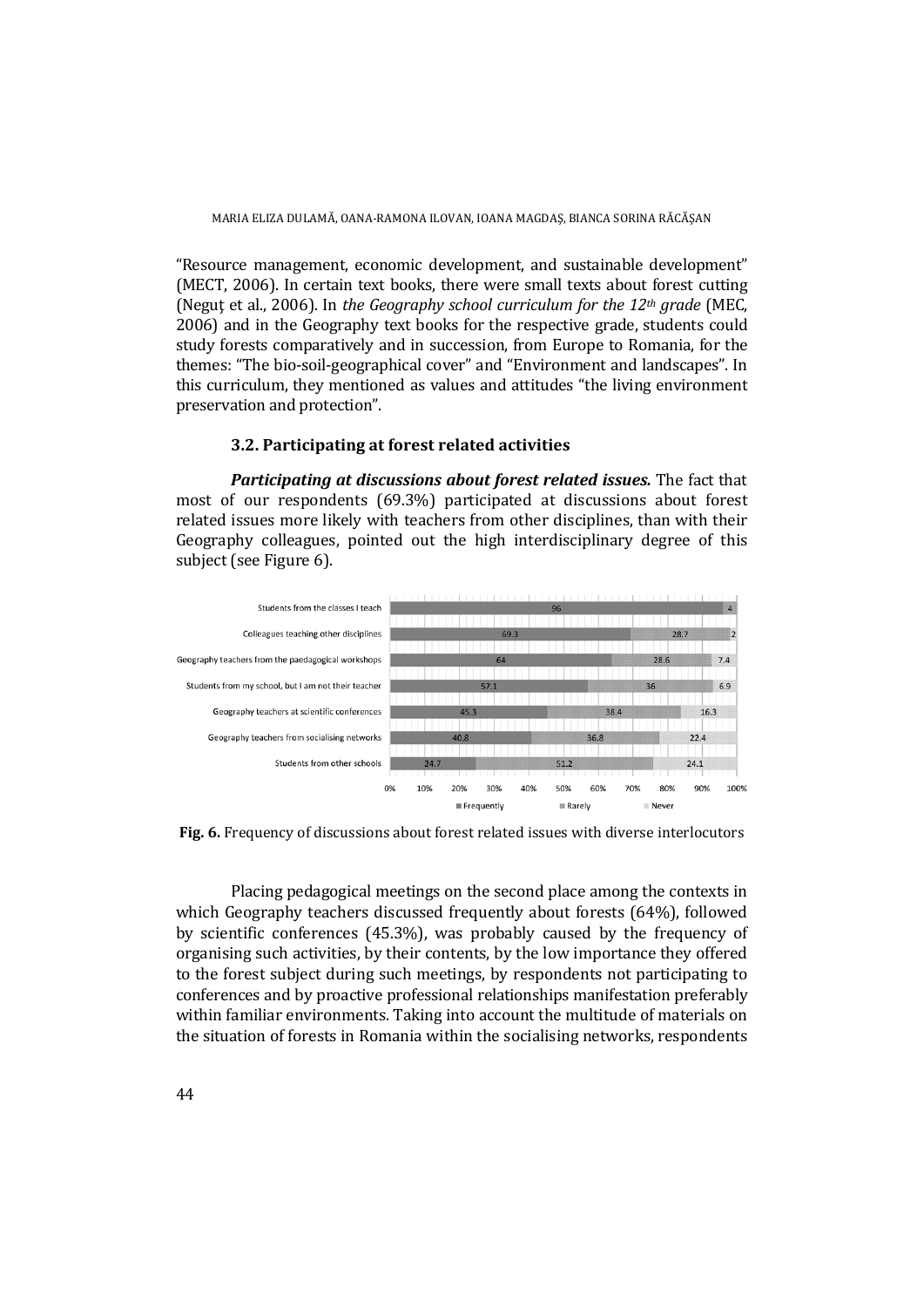showed a rather passive attitude towards this subject because, even though they studied and shared such materials, only 40.8% of them participated frequently at discussions, and 36.8% of them did that rarely. Very many respondents discussed frequently about forest related issues with their students, with students in their school, but whom they did not teach, and rarely with students in other schools. These very big differences correlated with the ones characterising the frequencies of activities because respondents had many opportunities to discuss about forests with their own students (96%), as compared to the students in their own school but whom they did not teach (57.1%) and with students from other schools (23.7%).

*Teachers' getting their students involved into activities.* Figure 7 showed teachers' preference in organising certain activities with their students. With insignificant variations, we noticed that respondents had similar answers to the questions concerning getting their students involved into extracurricular activities organised by other persons or groups and to the previous question when the actions were organised by themselves.

Almost two thirds of the teachers got their students involved mainly in the school environment (watching documentaries, debates and projects) and this is caused by the fact that those activities were easier to organise in the Romanian education system, as access to research and finances was easier in that context. Their preference for watching documentaries was correlated to the assertion that 80.6% of the teachers declared that their attitude towards forest protection had been very much and much influenced by the activities they participated at. In the schools from Romania, teachers and students participated frequently at local, regional, national, and international extracurricular projects, while many of those focused on environmental protection and environmental education (Deleanu, 2013).

69.5% of the respondent teachers organised frequently trips and walks in the woods with their students and that correlated to the fact that most of them participated during their childhood, adolescence and adulthood at such activities, and they argued that experiential learning influenced very much and much their behaviour towards forests.

56.2% of the teachers got their students involved into systematic forest observations that they organised themselves and 52.3% got them involved into the activities organized by others. These showed both the importance attached to such activities and the fact that they could organise them easily and with low costs.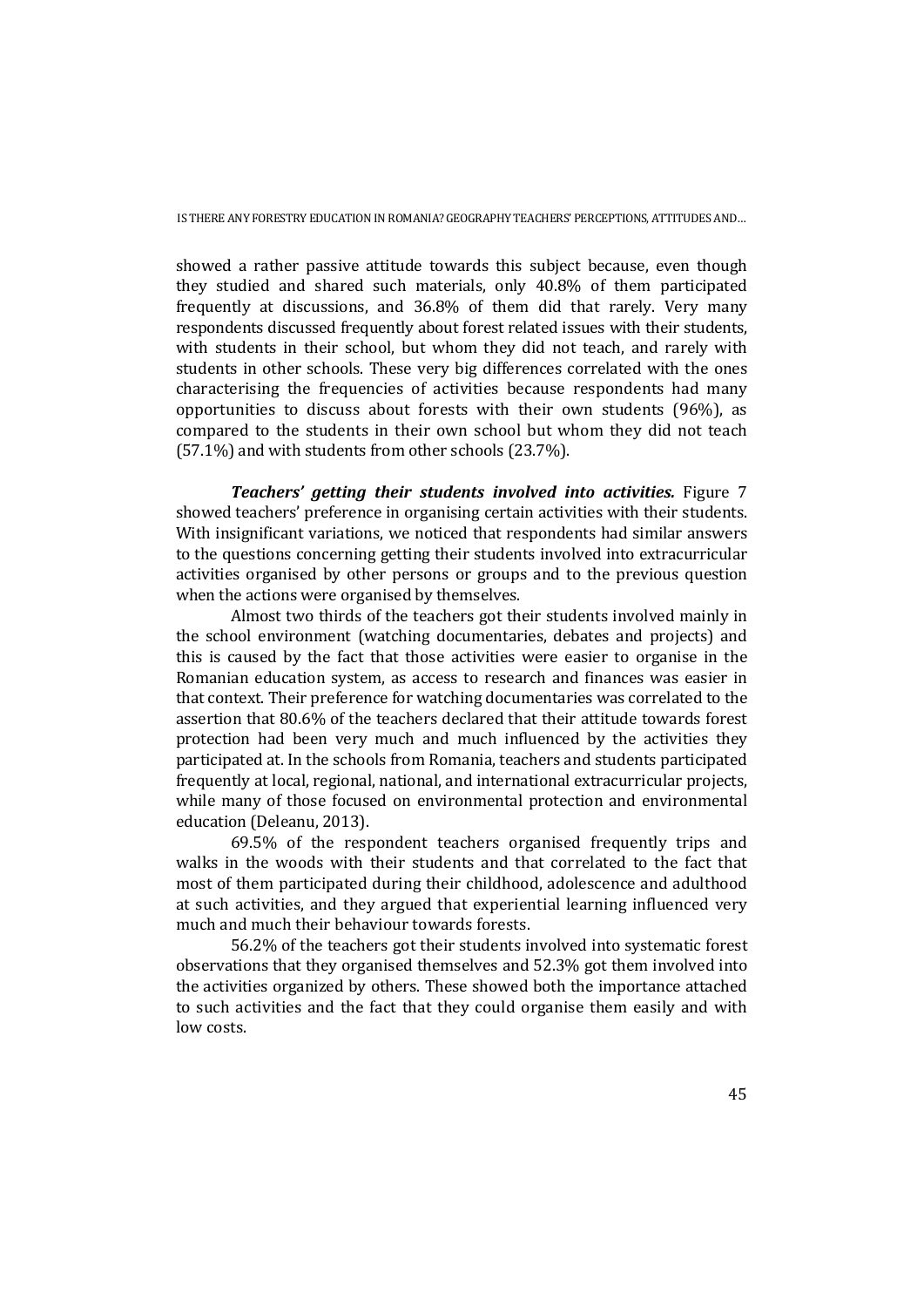Moreover, the fact that respondents got their students frequently involved in the afforestation activities they organised (53.3%) more than in the ones others organised (52.5) showed their proactive managerial behaviour manifested more frequently than the one of participating at afforestation actions (44.3%). Respondents indicated the same behaviour during actions of taking care of forests (cleaning, thinning).



**Fig. 7.** Frequency of teachers' involving students into out of school activities, organised by themselves or by other persons and groups, in order to raise awareness related to the importance of forests and the necessity to protect them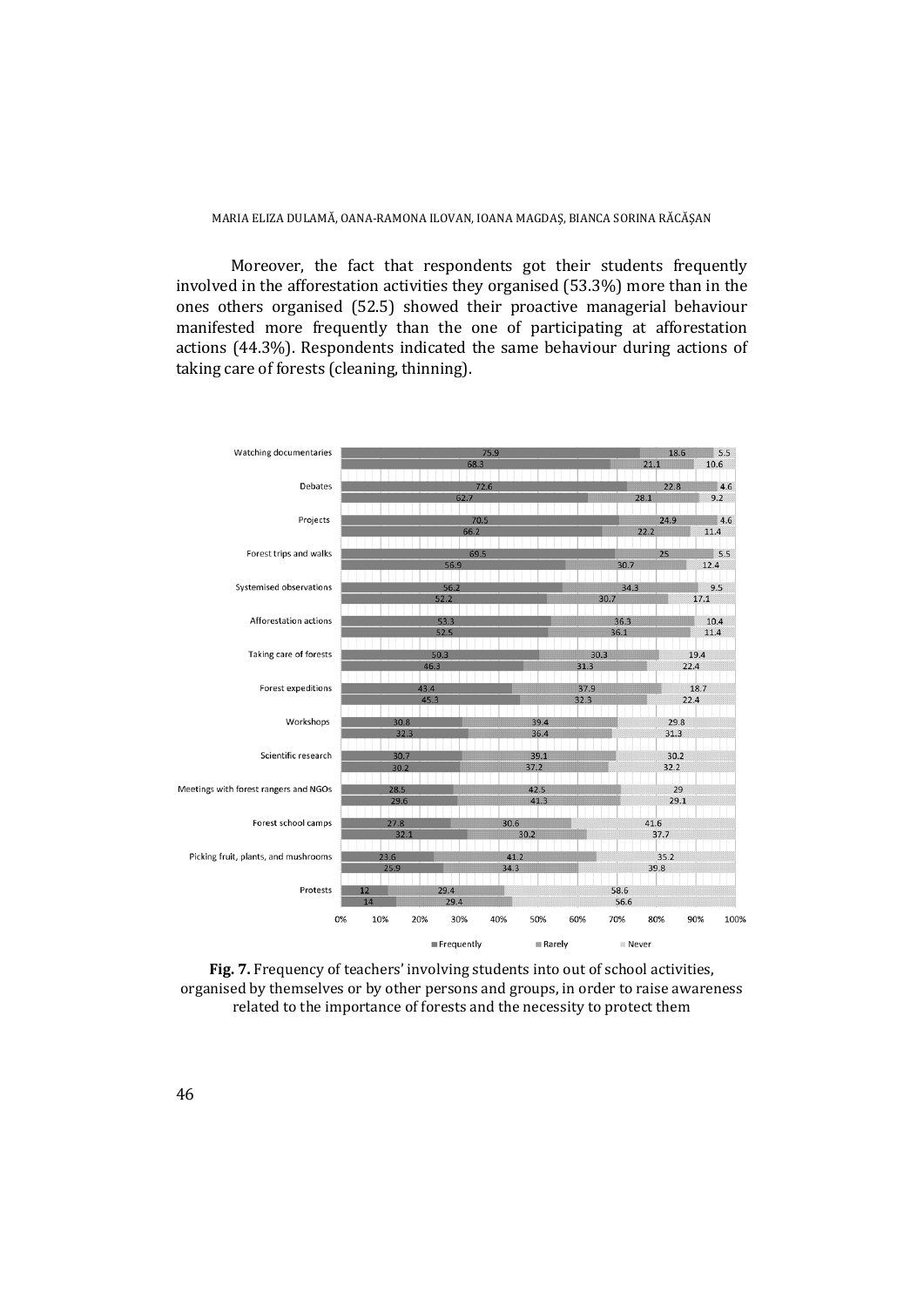The teachers' rarely getting their students' involved into their forest expeditions (43.4%), in comparison with the ones organised by the others (45.3), as well as getting their students involved into school forest activities showed the lower interest for such activities that required big organising effort and resources. The fact that a third of the respondents got their students frequently involved in scientific research on forests that they or other persons organised showed a small interest in these both from teachers and their students. Although workshops were easy to organise, the fact that less than a third of the respondents got their students involved into such activities could have as a cause the lack of such a tradition in Romanian schools.

Almost a third of the respondents got their students to participate at meetings with forest rangers and with NGO representatives and that was caused by the fact that the school curricula did not prioritise forest issues. In addition, respondents' low involvement of their students into activities of picking forest fruit, medicinal plants, and mushrooms, while 47% of these teachers considered them very efficient for forestry education and over 50% argued that such actions had influenced their behaviour towards forests, could be explained through the fact that in post-communist Romania we did not participate at such activities in a formal manner, mainly because the state did not impose them anymore.

We noticed the students' low involvement into the protests organised by their teachers for forestry protection. These activities were on the last place among teachers' own out of school activities, organised for raising awareness about the importance of forests and of the necessity to protect them, in which teachers (88.1%) rarely or never asked their students to join them. This attitude was correlated to the fact that teachers never or rarely participated to such protests themselves.

## **3.3. Forestry topics proposed for the official curriculum**

Respondents proposed that students study the following topics on forests: the concept of forest (3.36%), features (species, biodiversity, structure) (8.65%), functions (44.76%), typology (2.4%), distribution (4.28%), evolution (4.28%), actual situation (3.36%), sustainable management (21.15%), forest clearances (causes, effects, prevention and control measures) (29.32%), afforestation actions (8.65%), legislation (14.94%), forest protection and conservation, including biodiversity (protection forms, protection ways; institutions, organisations, organisms) (33.65%), and ecologic education (3.36%). Even if certain topics were proposed only by a few respondents, taking into account the forestry literature, those were relevant and necessary in order to ensure quality forestry education and to change Romanian citizens' attitudes towards forests.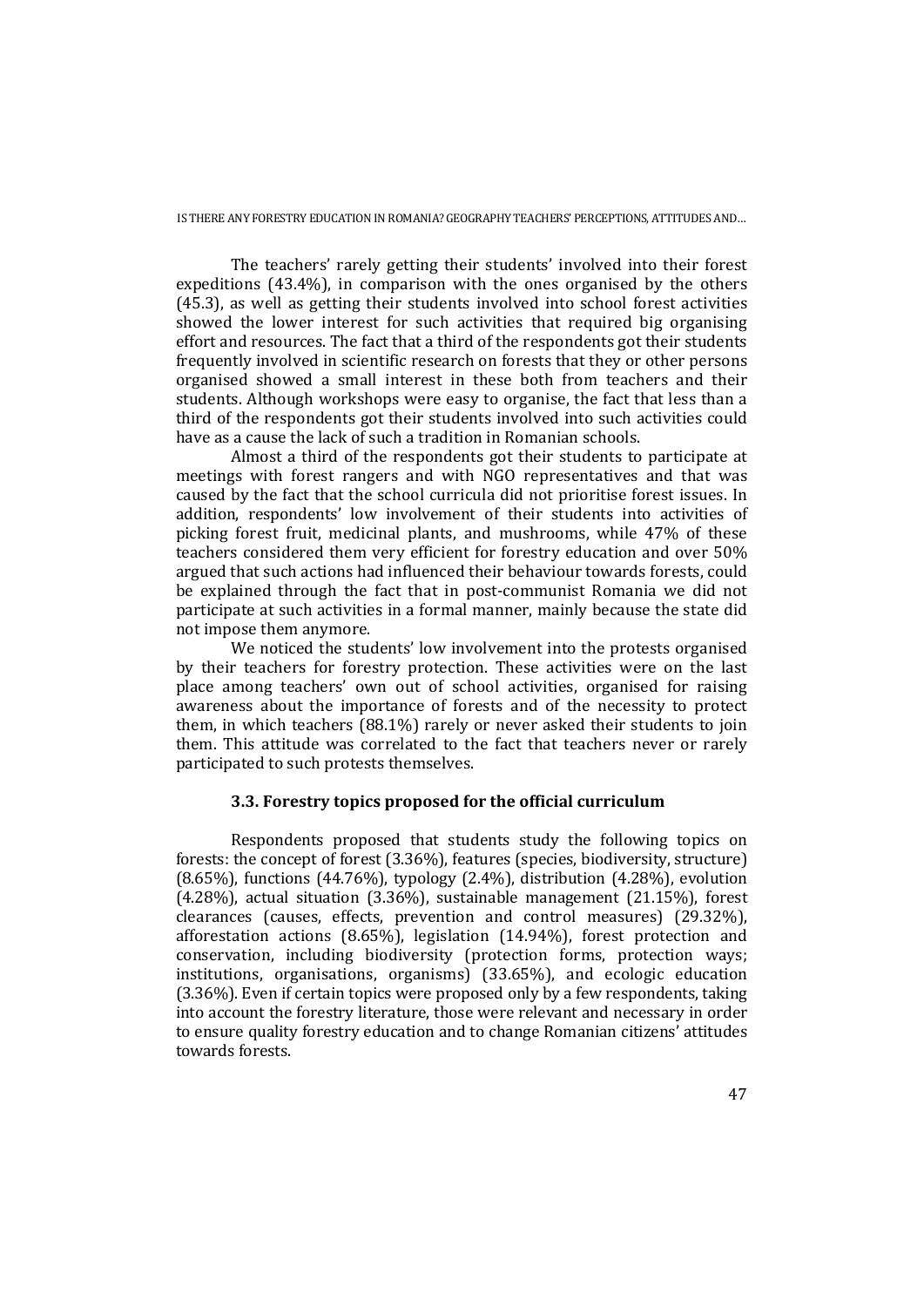#### **4. Conclusions**

In citizens' education for forest protection in Romania, school and family had the highest impact, followed by TV, socialising networks, advertising, online publications, and NGOs. Small and no impact had the town halls, the scientific books, the Ministry of Environment, Waters and Forests, and the scientific journals. They perceived as the most efficient activities for students' and citizens' forestry education the ones which took place in forest (afforestation campaigns and those for taking care of the forests, expeditions, trips and walks, school camps, systematic observations, picking forest fruit, medicinal plants and mushrooms, adventure parks), except campfires. They perceived as the most efficient activities organised mainly outside the forest the following: participating at projects, teachers' actions, meetings with forest rangers and NGO representatives, documentaries, elaborating posters, and the socialising networks.

The Romanian Geography teachers participated frequently at forestry education actions and most of them answered that they discussed much about forests both with other teachers, in diverse contexts, and with the students in their school. Similarly, most of them asserted that they frequently got their students involved into activities that they themselves organised or in those organised by other persons in human made environments (watching documentaries, debates, projects) and in forestry environments (trips and walks, systematic observations in the forest, planting trees, taking care of the forest).

Respondents pointed out that the approach of forest topics and of forest protection was very weak in official documents, in curricular auxiliaries, in the curricula for diverse contests and exams in the education system. Therefore, they considered that those needed revision and improvement. Analysing the usefulness of school text books for students' forestry education, they considered the following as very useful: photos, maps, and practical applications. They perceived as less efficient the texts and assessment tests. The fact that teachers recommended the inclusion in the official curriculum of relevant topics for forestry education underlined they were well informed about forest issues.

## **REFERENCES**

Arevalo, J., Mola-Yudego, B., Pelkonen, P. & Qu, M. (2012). Students' views on forestry education: A cross-national comparison across three universities in Brazil, China and Finland. *Forest Policy and Economics, 25,* 123-131. doi:10.1016/j.forpol. 2012.08.015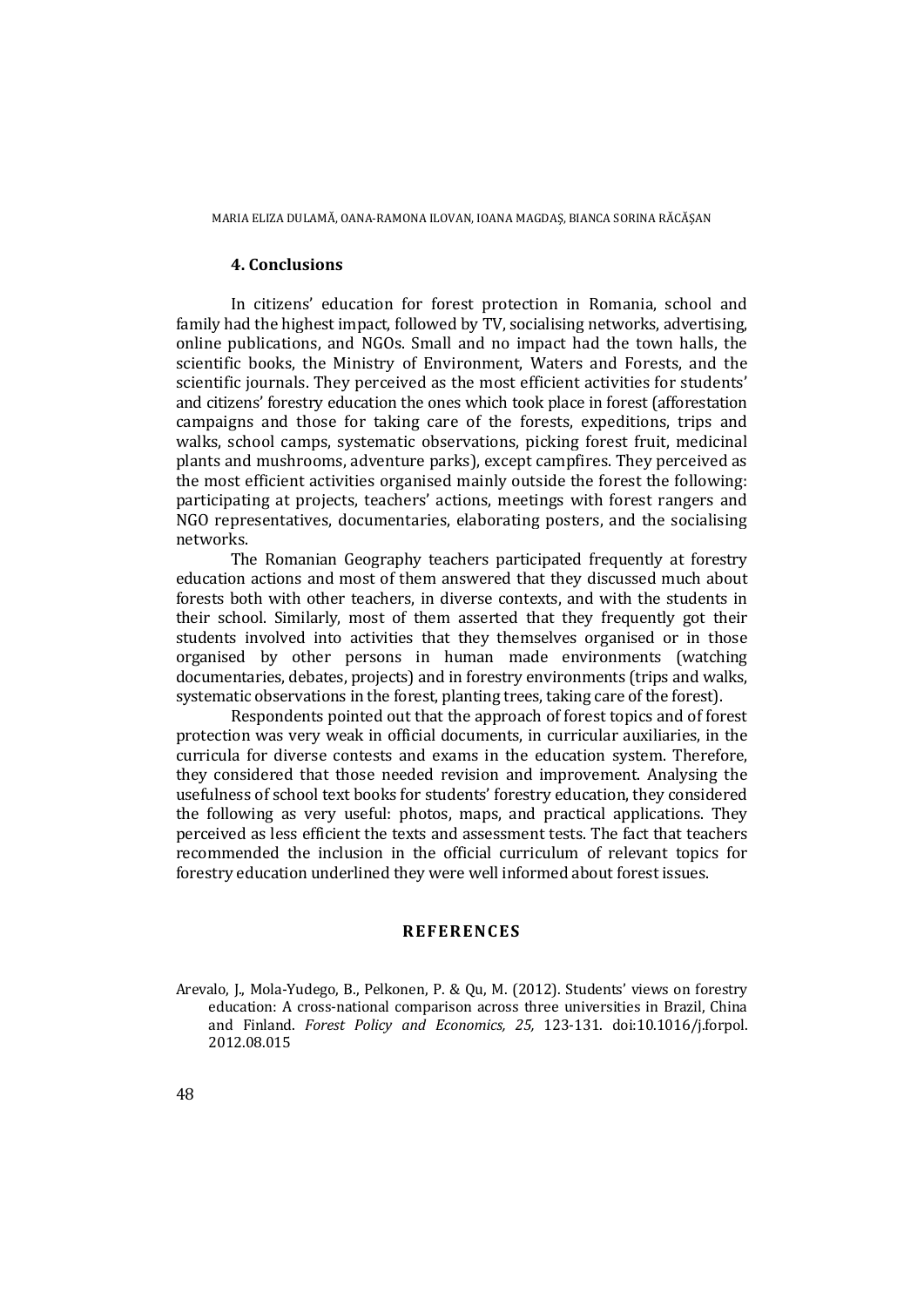- Bădescu, G., Sum, P. & Uslaner, E.M. (2004). Civil society development and democratic values in Romania and Moldova. *East European Politics and Societies, 18,* 316-341.
- Batkhuu, N.O., Lee, D.K. & Tsogtbaatar, J. (2011). Forest and forestry research and education in Mongolia. *Journal of Sustainable Forestry, 30(6),* 600-617. doi:10.1080/10549811.2011.548761
- Biggs, R., Westley, F. & Carpenter, S. (2010). Navigating the back loop: fostering social innovation and transformation in ecosystem management. *Ecology and Society 15(2)*, article 9.
- Cadar, N. (2014). National Forest Office of France and his involvement in environmental education. *Journal of Horticulture, Forestry and Biotechnology, 18(1),* 151-155.
- Cheval, D., Cheval, S., Giugăl, A., Pârlog, M.C. & Furtună, C. (2007). *Geography. Europe. Romania. The European Union. Text book for the 12th grade.* București: All Educational. (In Romanian)
- Cruz, R.V.O., Bantayan, R.B., Landicho, L.D. & Bantayan, N.C. (2013). Reformulating agriculture and forestry education in the Philippines: issues and concerns. *Journal of Developments in Sustainable Agriculture, 8(1),* 49-62. *http://doi.org/10.11178/jdsa.8.49*
- Deleanu, M.I. (2013). Ecological education: proposal of implementation programs in Romania. *Earth Common Journal, 3(2),* 1-2.
- Devey, S., Goussev, V., Schwarzenburg, B. & Althaus, M. (2014). Shale gas U-turns in Bulgaria and Romania: The turbulent politics of energy and protest. *Journal of European Management & Public Affairs Studies, 1(2),* 47-60.
- Dimitru, M. (2014), *List of adventure parks in Romania*. http://locurifaine.ro/parcuri-deaventura-din-romania-lista-tuturor-parcurilor/ (accessed on 15 January, 2016). (In Romanian)
- Dulamă, M.E., Magdaș, I. & Osaci-Costache, G. (2015). Study on geography students' internet use, *Romanian Review of Geographical Education, 1,* 45-61.
- Fabra-Crespo, M., Mola-Yudego, B., Gritten, D. & Rojas-Briales, E. (2012). Public perception on forestry issues in the Region of Valencia (Eastern Spain): diverging from policy makers? *Forest Systems, 21(1)*, 99-110. *http://dx.doi.org/10.5424/fs/2112211-11309*
- Fabra-Crespo, M., Saastamoinen, O., Matero, J. & Mäntyranta, H. (2014). Perceptions and realities: public opinion on forests and forestry in Finland, 1993-2012. *Silva Fennica 48(5),* 1-19. *http://dx.doi.org/10.14214/sf.1140*
- Giurgiu, V. (2010). On the situation of Romania's forests. I. Decrease of the forested surface and ignoring afforestation. *Revista pădurilor, 83(2),* 3-16. (In Romanian)
- Giurgiu, V. (2012). For a new forestry legislation. *Revista pădurilor, 127(1),* 36-42. (In Romanian)
- Griffiths, P., Kuemmerle, T., Baumann, M., Radeloff Volker, C., Abrudan, I.V., Lieskovsky, J., Munteanu, C., Ostapowicz, K. & Hostert P. (2014). Forest disturbances, forest recovery, and changes in forest types across the Carpathian ecoregion from 1985 to 2010 based on Landsat, image composites. *Remote Sensing of Environment, 151,* 72-88.
- Groninger, J.W. (2006). Forestry and forestry education in Afghanistan. *Journal of Forestry, 104(8),* 426-430.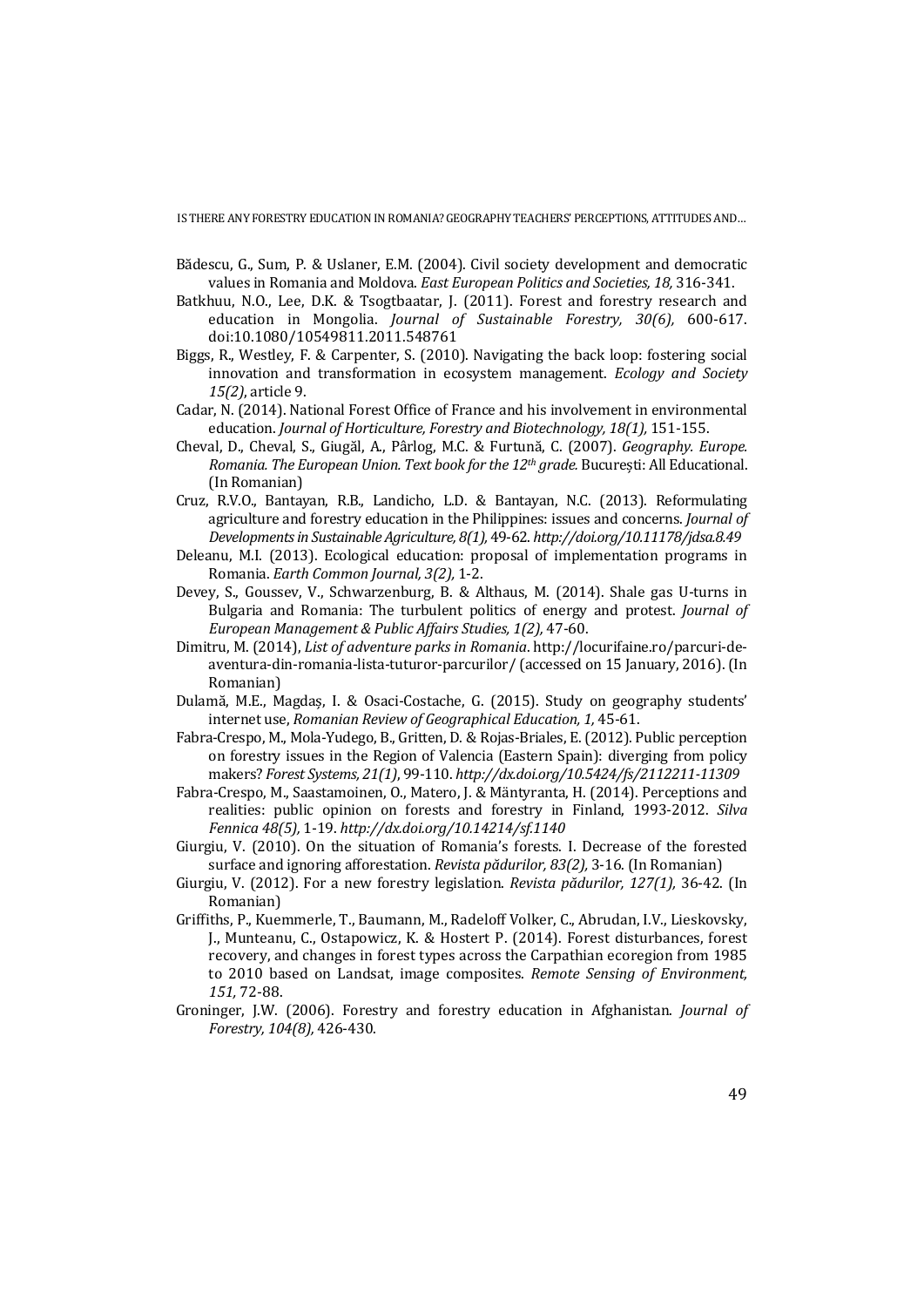- Gruchała, A. & Zasada, M. (2012). Design of forestry education at the Faculty of Forestry, Warsaw University of Life Sciences-SGGW. *Studia i Materiały CEPL w Rogowie, R. 14. Zeszyt 2 (31),* 78-85.
- Jeglum, J.K. & Scarratt, J.B. (1989). Forestry and forest-industry education in Finland. *The Forestry Chronicle, 65(6),* 405-413. doi: 10.5558/tfc65405-6
- Kane, K., Chiru, C. & Ciuchete, S.G. (2012). Exploring the eco-attitudes and buying behaviour of Facebook users. *Amfiteatru Economic Journal, XIV(31),* 157-171.
- Kangas, J. & Niemeläinen, P. (1996). Opinion of forest owners and the public on forests and their use in Finland. *Scandinavian Journal of Forest Research, 11(3),* 269-280. *http://dx.doi.org/10.1080/02827589609382936*
- Kollmuss, A. & Agyeman, J. (2002). Mind the gap: why do people act environmentally and what are the barriers to pro-environmental behavior? *Environmental Education Research, 8(3),* 239-260. doi: 10.1080/13504620220145401
- Krasny, M.E., Kalbacker, L., Stedman, R.C & Russ, A. (2015). Measuring social capital among youth: applications in environmental education. *Environmental Education Research, 21(1),* 1-23. *http://dx.doi.org/10.1080/13504622.2013.843647*
- Mândruţ, O. (2008). *Geography. Text book for the 10th grade*. București: Corint. (In Romanian)
- McCall, A.L. (2011). Promoting critical thinking and inquiry through maps in elementary classrooms. *The Social Studies, 102,* 132-138. doi: 10.1080/00377996.2010.538759
- Medzini, A. (2012). The war of the maps: the political use of maps and atlases to shape national consciousness – Israel versus the Palestinian authority. *European Journal of Geography, 3(1),* 23-40.
- Ministry of Education and Scientific Research (MECȘ in Romanian) (2015). *The Geography curriculum for the national exam for a definitive degree in the educational system.*  Order no. 5558. București. (In Romanian)
- Ministry of Education, Research and Innovation (MECI in Romanian) (2009). *School Curriculum. Geography. The 5th to the 8th grade.* Approved by the Ministerial Order No. 5097/09.09.2009. Annex no. 3. București. (In Romanian)
- Ministry of Education, Research and Youth (MECT in Romanian) (2008). *Geography, Geology. The curriculum of the national exam for a definitive degree and for obtaining the second didactic degree in the educational system.* București. (In Romanian)
- Ministry of Education, Research and Youth (MECT in Romanian) (2004). The National Council for Curriculum. *The Geography school curriculum for the 9th grade.*  Approved by the Ministerial Order No. 3458/09.03.2004. București. (In Romanian)
- Ministry of Education, Research and Youth (MECT in Romanian) (2004). The National Council for Curriculum. *The Geography school curriculum for the 10th grade.* Approved by the Ministerial Order No. 4598/31.08.2004. Annex 2. București. (In Romanian)
- Ministry of Education, Research and Youth (MECT in Romanian) (2006). The National Council for Curriculum. *The Geography school curriculum for the 11th grade (Fundamental problems of the contemporary world).* Approved by the Ministerial Order No. 3252/13.02.2006. Annex 2. București. (In Romanian)
- Ministry of Education, Research and Youth (MECT in Romanian) (2006). The National Council for Curriculum. *The Geography school curriculum for the 12th grade (Europe-Romania-The European Union).* Approved by the Ministerial Order No. 5959/22.12.2006. Annex 2. București. (In Romanian)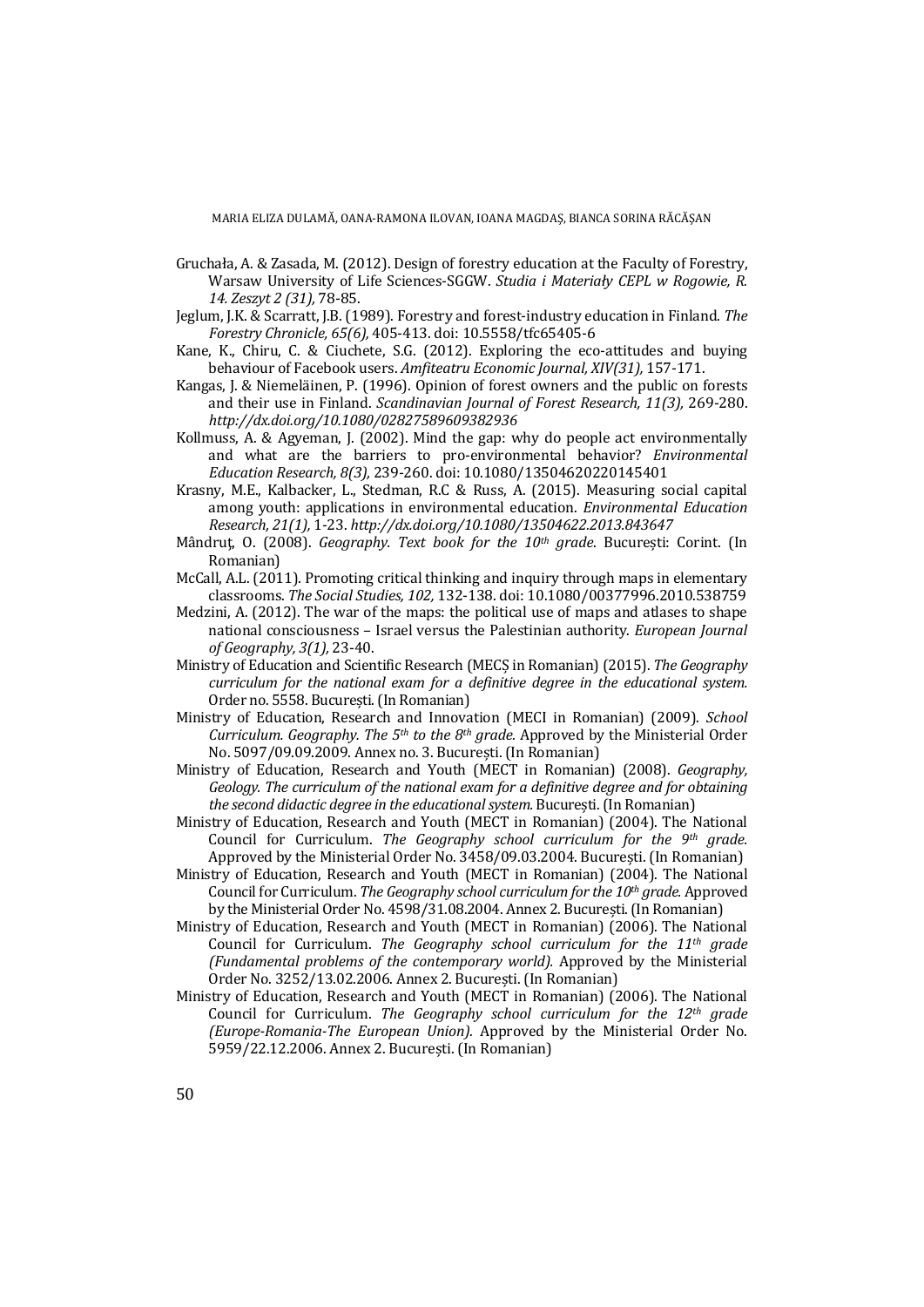- Ministry of Education, Research, Youth, and Sports (MECTS in Romanian). The National Centre for Assessment. The General Department for Education and Life-long Learning (2010). *Annex no. 2 to OMECTS no. 5620/ 11.11.2010. The Contest for didactic vacant jobs in the pre-university system. The Geography Curriculum.* București. (In Romanian)
- Mutu, M., Bouriaud, L., Nichiforel, L., Drăgoi, M., Duduman, C. & Palaghianu, C. (2014). Forestry Engineers' Perceptions of Vulnerability and Risks Characteristic of Forest Ecosystems and the Climate Change. *Bucovina Forestieră, 14(1),* 51-59. (In Romanian)
- Neguţ, S., Apostol, G. & Ielenicz, M. (2000). *The Geography of Romania. Text book for the 8th grade*. București: Humanitas Educational. (In Romanian)
- Neguţ, S., Ielenicz, M., Bălteanu, D., Neacşu, M.I. & Bărbulescu, A. (2006). *Geography. Text book for the 11th grade*. București: Humanitas Educational. (In Romanian)
- Nichiforel, L. (2010). Forest owners' attitudes towards the implementation of multifunctional forest management principles in the district of Suceava, Romania. *Annals of Forest Research, 53(1),* 71-80.
- Niskanen, A. (ed.) (2006). Issues affecting enterprise development in the forest sector in Europe, University of Joensuu, Faculty of Forestry. *Research Notes, 169,* 406.
- O'Brien, M.L. & Murray R. (2007). Forest School and its impacts on young children: case studies in Britain. *Urban Forestry & Urban Greening, 6(4),* 249-265.
- Pohle, P. (2013). Deforestation, environmental perception and rural livelihoods in Tropical Mountain forest regions of South Ecuador. In Borsdorf, A. (ed.) *Forschen im Gebirge – Investigating the mountains – Investigando la montaña*. Österreichischen Akademie der Wissenschaften, 190-210.
- Popescu, A.L. (2015). Protests against deforestation in Romania. Klaus Iohannis: "I think that the today protest is a legitimate one", 9.05. Gandul.info, *http://www.gandul.info/stiri/proteste-fata-de-defrisarile-din-romania-klausiohannis-cred-ca-protestul-de-astazi-este-perfect-legitim-14234300* (accessed on
- 16 January 2016). (In Romanian) Popescu, M.P. (2004). *Geography. Text book for the 9th grade.* București: Aramis. (In Romanian)
- Rădulescu, D.M. & Rădulescu, V. (2012). Ecological responsibility part of sustainable development. *International Journal of Academic Research in Economics and Management Sciences, 1(6),* 89-96.
- Rebugio, L.L. & Camacho, L.D. (2005). Reorienting forestry education to sustainable forest management: the case of the university of the Philippines Los Banos College of Forestry and Natural Resources. *Forest Science and Technology, 1(2),* 193-198. doi: 10.1080/21580103.2005.9656287
- Rickinson, R. (2001). Learners and learning in environmental education: a critical review of the evidence. *Environmental Education Research,* 7(3), 207-320. doi: 10.1080/13504620120065230
- Riedl, M. & Šišák, L. (2013). Analysis of the perceived condition of forests in the Czech Republic. *Journal of Forest Science, 59(12),* 514-519.